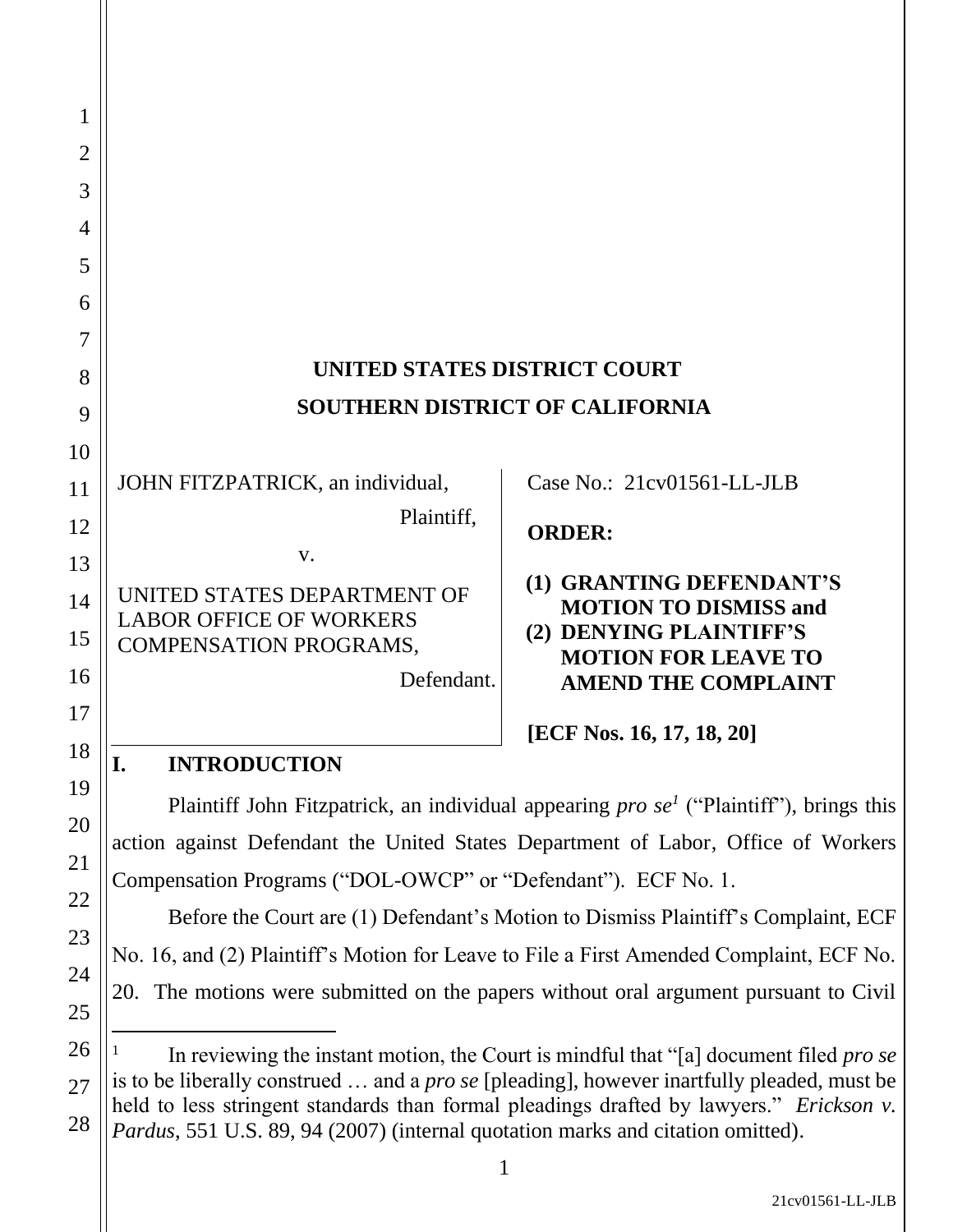1 2 3 4 Local Rule 7.1(d)(1) and Rule 78(b) of the Federal Rules of Civil Procedure ("FRCP"). After considering the papers submitted, supporting documentation, and applicable law, the Court (1) **GRANTS** Defendant's Motion to Dismiss and (2) **DENIES** Plaintiff's Motion for Leave to Amend.

## **II. BACKGROUND**

5

6

7

8

9

10

11

12

13

14

15

16

17

18

19

20

21

22

23

24

## **A. Statement of Facts<sup>2</sup>**

On December 11, 2015, Plaintiff alleges he was involved in an industrial slip and fall accident and injured his metatarsal bone aboard the U.S.S. San Diego (LPD-22), while working as an employee of General Dynamics Information Technology, Inc. ("GDIT"), a Virginia corporation and government contractor. ECF No. 1 at 4-5<sup>3</sup>; ECF No. 20-1 at 3:2, 7:21-24. Broadspire, LLC is GDIT's carrier for its workers compensation insurance. ECF No. 20-1 at 5:18-21.

On March 30, 2016, he underwent magnetic resonance imaging ("MRI") of his right ankle. ECF No. 1 at 8. He claims this MRI showed injury to his right ankle, but the Case Manager and Claims adjuster misrepresented it as normal, denying him benefits under the Longshore and Harbor Workers Compensation Act, 33 U.S.C. §§ 901, *et seq.* (the "LHWCA"). *Id.*; *see also* ECF No. 20-1 at 3:5-9.

In May 2016, Plaintiff alleges that GDIT reported the metatarsal injury to the OWCP, five months delinquent.<sup>4</sup> ECF No. 1 at 5. He pleads that GDIT neglected to

The majority of the facts set forth are taken from the operative complaint, and for purposes of ruling on Defendant's motion to dismiss, the Court assumes the truth of the allegations pled and liberally construes all allegations in favor of the non-moving party. *Manzarek v. St. Paul Fire & Marine Ins. Co.*, 519 F.3d 1025, 1031 (9th Cir. 2008).

Unless otherwise indicated, all page number references are to the ECF-generated page number contained in the header of each ECF-filed document.

<sup>25</sup> 26 27 28 Employers must provide a report of any injury causing the loss of more than one shift within ten days from the date of injury, which meant GDIT needed to report the injury by approximately December 21, 2015. 33 U.S.C. § 930(a). However, where an employer fails to timely report an injury, the limitations period for filing a claim does not begin to run "until such report shall have been furnished as required." *Id.* at § 930(f). Thus, even if GDIT negligently failed to report the injury, it should not have impacted Plaintiff's claim.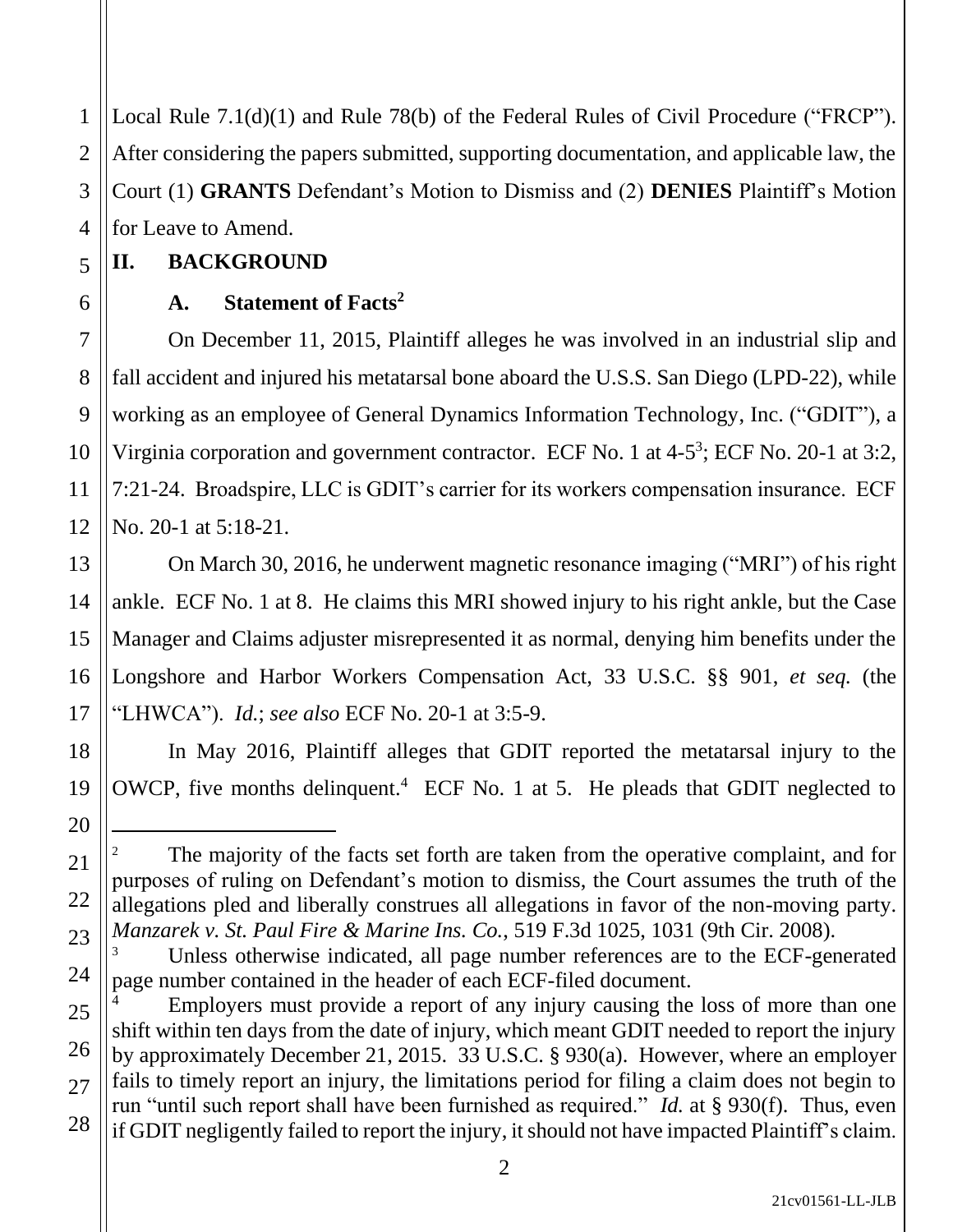include the torn PB tendon which had been discovered" on March 30, 2016. *Id.* 

On July 19, 2016, Plaintiff alleges he was terminated from his employment with GDIT, without adjudication or proper administration of his claim, and denied future medical treatment. ECF No. 1 at 8; ECF No. 20-1 at 6:16-17. Only *after* this termination did Plaintiff submit forms for compensation to both California and the LHWCA programs. ECF No. 20-1 at 6:16-7:1. However, he claims that at some point, and unbeknownst to him, "he was rehired by GDIT as a ghost employee, unable to get benefits either from worker's compensation or his company sponsored insurance." *Id.* at 7:1-6.

On March 5, 2018, Plaintiff alleges he discovered that his March 30, 2016 MRI did, in fact, show additional compensable injuries to his right ankle, so he immediately filed the Employee's Claim for Compensation Form  $LS-203$ <sup>5</sup> ECF No. 1 at 8. That same day, he reported the newly discovered concealed tendon injury to the OWCP Long Beach, California regional director's office. ECF No. 1 at 2. He states that the Division of Longshore and Harbor Workers' Compensation (the "DLHWC") directed him to file the Pre-Hearing Statement Form LS-18, saying an administrative law judge ("ALJ") would determine his claim. *Id.* 

On April 12, 2018, Plaintiff had new MRI scans of his right ankle done. ECF No. 1 at 8. On April 26, 2018, he alleges these new scans were shared with Dr. Tontz, Jr., which is when his bi-weekly benefit payments restarted.<sup>6</sup> *Id.* 

On August 28, 2018, Plaintiff alleges that while undergoing an examination by Dr. Kent Feldman, he sustained additional "consequential, compensable injuries," which he timely reported. ECF No. 1 at 2.

On December 10, 2018, Plaintiff alleges that he had a hearing via telephone, during which he asked to be heard regarding an independent medical examination, and he also

1

2

3

 $5$  Because Plaintiff alleges that the additional injuries were concealed, if the Court assumes the truth of these allegations as it must do when ruling on the instant motion, then, Plaintiff had no reason to be aware of the relationship between the employment and additional injury, and the additional injury was timely filed. 33 U.S.C. § 933(a).

This assumes Plaintiff received some form of federal or state benefits at some point.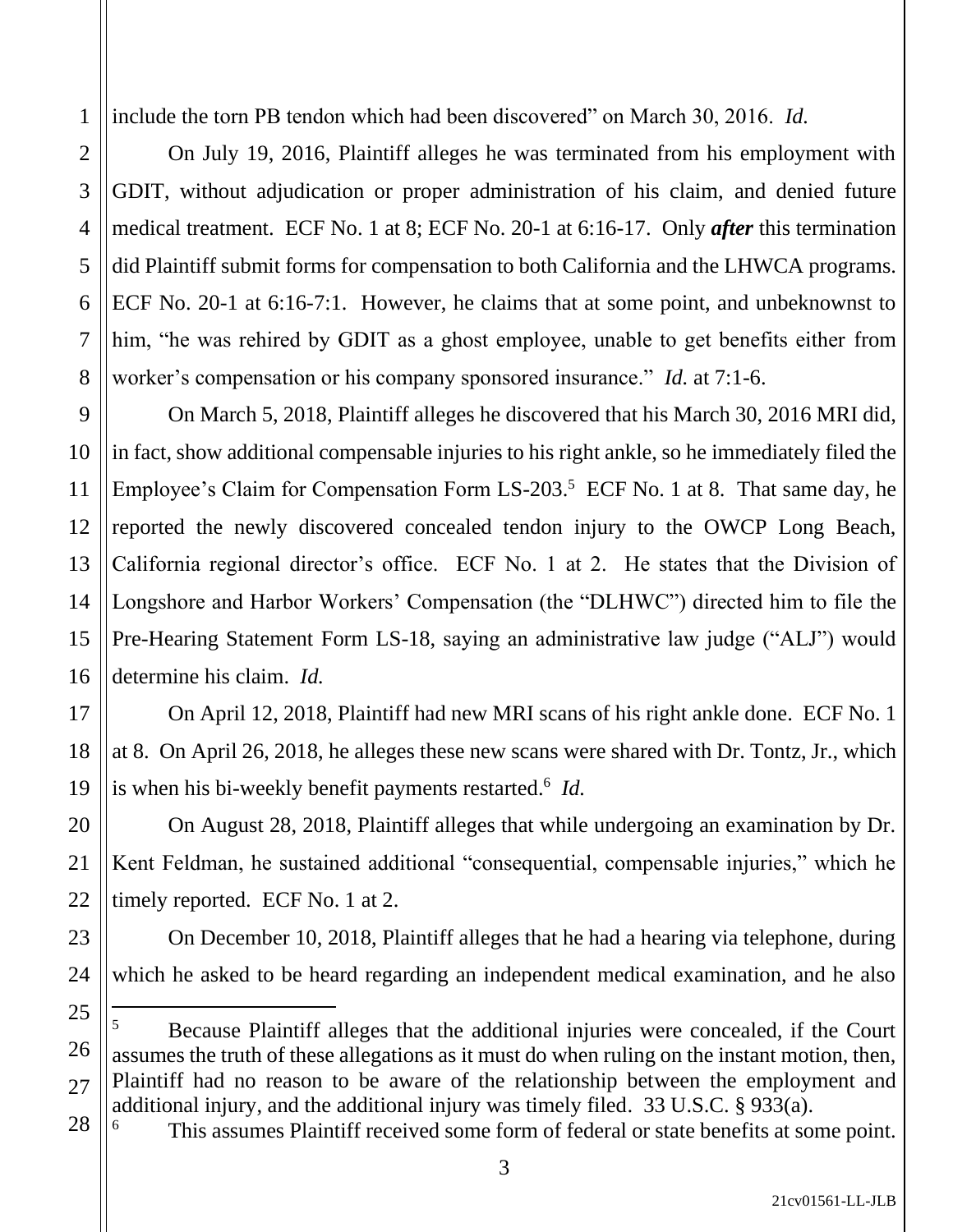requested financial restoration of the missing 20 months of benefits he alleges he was owed. ECF No. 1 at 10, ¶ 7. He pleads both requests were denied, and the judge continued the claim to June 2019 for a hearing. *Id.* 

On January 29, 2019, Plaintiff alleges that GDIT's attorney took Plaintiff's 21.5 months of bi-weekly entitlement pay, converted \$31,152.00 of his entitlement to refund the California Employment Development Department for State Disability Insurance while retaining the balance of approximately \$44,000.00. ECF No. 1 at 10, ¶ 5.

On August 5, 2019, Plaintiff filed a third Form LS-203, when he discovered a source of his additional injuries. ECF No. 1 at 12, ¶ 5. He pleads that he was denied treatment from the workers compensation doctors and had to seek treatment from the VA for his nonservice related injuries. *Id.* at 12, ¶¶ 5-6.

In November 2019, Plaintiff filed a fourth LS-203, adding the "newly discovered Peroneal Longus tendon trauma and cervical herniation trauma," allegedly suffered from his August 2018 examination by Dr. Kent Feldman. ECF No. 1 at 12, ¶ 7.

On January 30, 2020, Plaintiff alleges that he attempted to present the previously stated allegations to the ALJ at a hearing but was denied the opportunity to be heard. ECF No. 1 at 13, ¶ 4. He claims the ALJ denied his requests to be re-heard regarding his request for an independent medical examination and financial restoration of the missing 20 months of benefits he alleges he was owed. *Id.* at 13, ¶ 5. He pleads that the ALJ remanded the case back to the OWCP for administration of his claim. *Id.* He also alleges that the ALJ approved stipulations that GDIT had typed up, stating that Plaintiff would agree to accept half of his entitlement, which the ALJ told Plaintiff that if he did not accept, it would be at least a year before he would receive compensation. *Id.* at 13, ¶¶ 5-7. Plaintiff states that he "shall appeal the stipulations" but has yet to do so. *Id.* at 13, ¶ 7; *but see* 20 C.F.R. § 702.393 (requiring an appeal of an ALJ's order to be brought to the Benefits Review Board within 30 days of the order).

27 28 In March 2020, Plaintiff pleads he was still employed, and thus, could not get unemployment, but his workers compensation benefits ceased. ECF No. 20-1 at 8:19-21.

1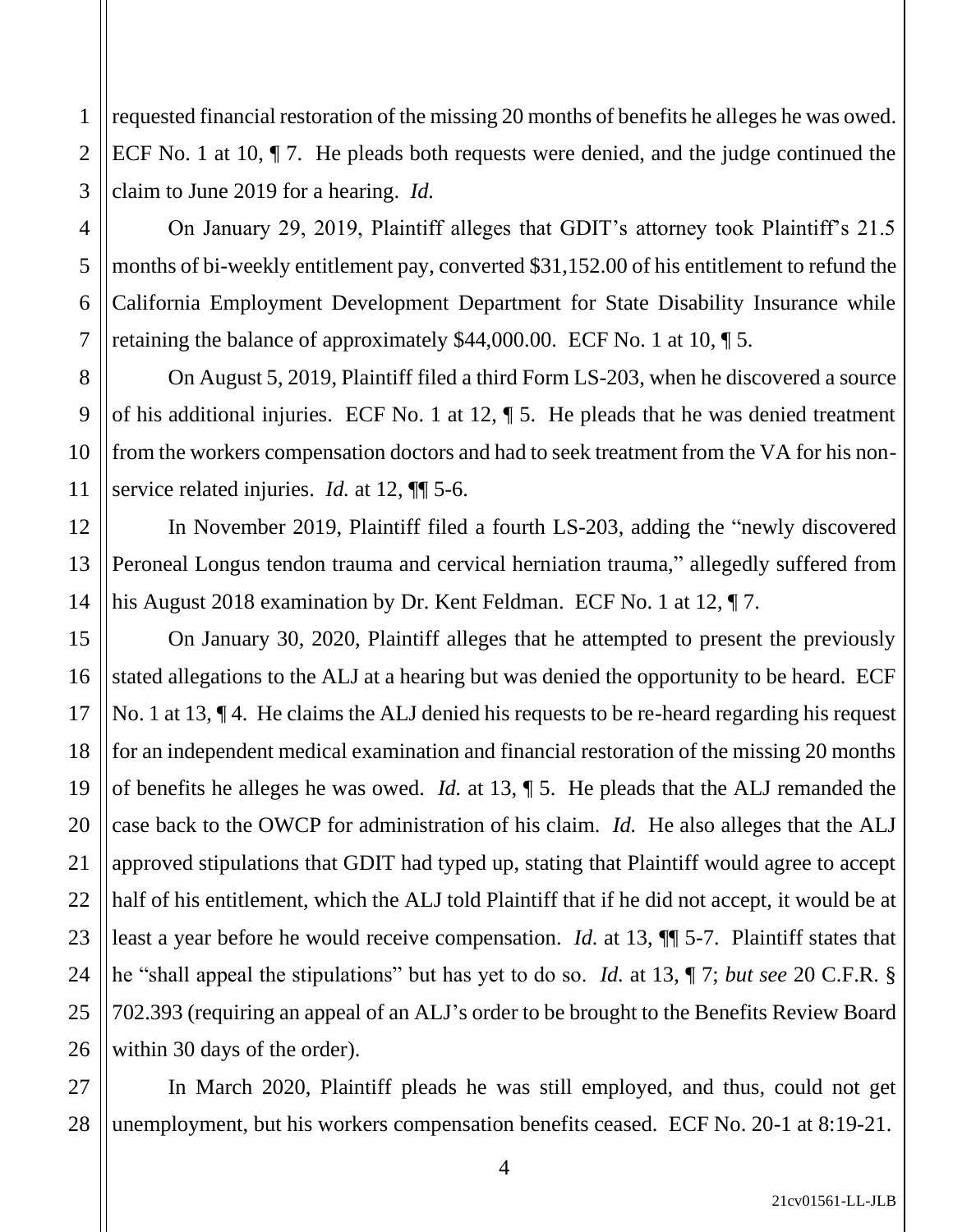1

Plaintiff alleges that "[t]he OWCP was ordered by a federal judge to administer [his] claim, on two separate occasions[,] and still neglected to comply." ECF No. 1 at 14, ¶ 7. Plaintiff claims that 41 bi-weekly entitlements were never paid to him. *Id.* at 4. He pleads, *inter alia*, that Defendant negligently investigated and failed to properly administer his claim made pursuant to the LHWCA for his injuries due to the accident, which resulted in the denial of workers compensation benefits to him. *Id.* at 4. He seeks injunctive relief pursuant to the Federal Tort Claims Act Procedure, 28 U.S.C. §§ 1346(b), 1402(b), 2401(b), and 2671-2680 (the "FTCA"), and damages pursuant to 42 U.S.C. § 1983 ("Section 1983") based upon "the continuing violations of Plaintiff's rights under the Fourth and Fifth Amendments to the United States Constitution" arising out of "the negligent mishandling and denial of medical treatment." *Id.* at 1. He alleges that these actions also violated the LHWCA. *Id.* 

### **B. Procedural History**

On September 3, 2021, Plaintiff filed his civil rights complaint, alleging six claims for relief for (1) FTCA Right to Entitlement Administered Pursuant to 33 U.S.C. §§ 901 – 950, 20 CFR §§ 702.101- 702.811, 42 U.S.C. § 1983; (2) FTCA Right to Entitlement Administered Pursuant to Statute Under 33 U.S.C. §§ 901 – 950, 20 CFR §§ 702.101- 702.81, and 42 U.S.C. § 1983; (3) FTCA Right to Entitlement Administered Pursuant to Statute Under 33 U.S.C. §§ 901 – 950, 20 CFR §§ 702.101- 702.811, and 42 U.S.C. § 1983<sup>7</sup> ; (4) violation of Section 1983 arising out of Article VI, the Supremacy Clause, the Fourth Amendment Right to Freedom From Unreasonable, Seizure of Property, the Fifth Amendment Right to Due Process and Equal Protection, and Violation 15 of 33 U.S.C. § 916 Liens Against Longshore Entitlement; (5) FTCA Right to Entitlement Administered Pursuant to Statute Under 33 U.S.C. §§ 901 – 950, 19 and 20 CFR §§ 702.101- 702.811, and 42 U.S.C. § 1983; and (6) violation of Section 1983 arising out of the Fifth Amendment Right to Due Process and Equal Protection and violation of 33 U.S.C. Longshore

Although the first, second, third, and fifth claims for relief appear identical, each claim contains different facts.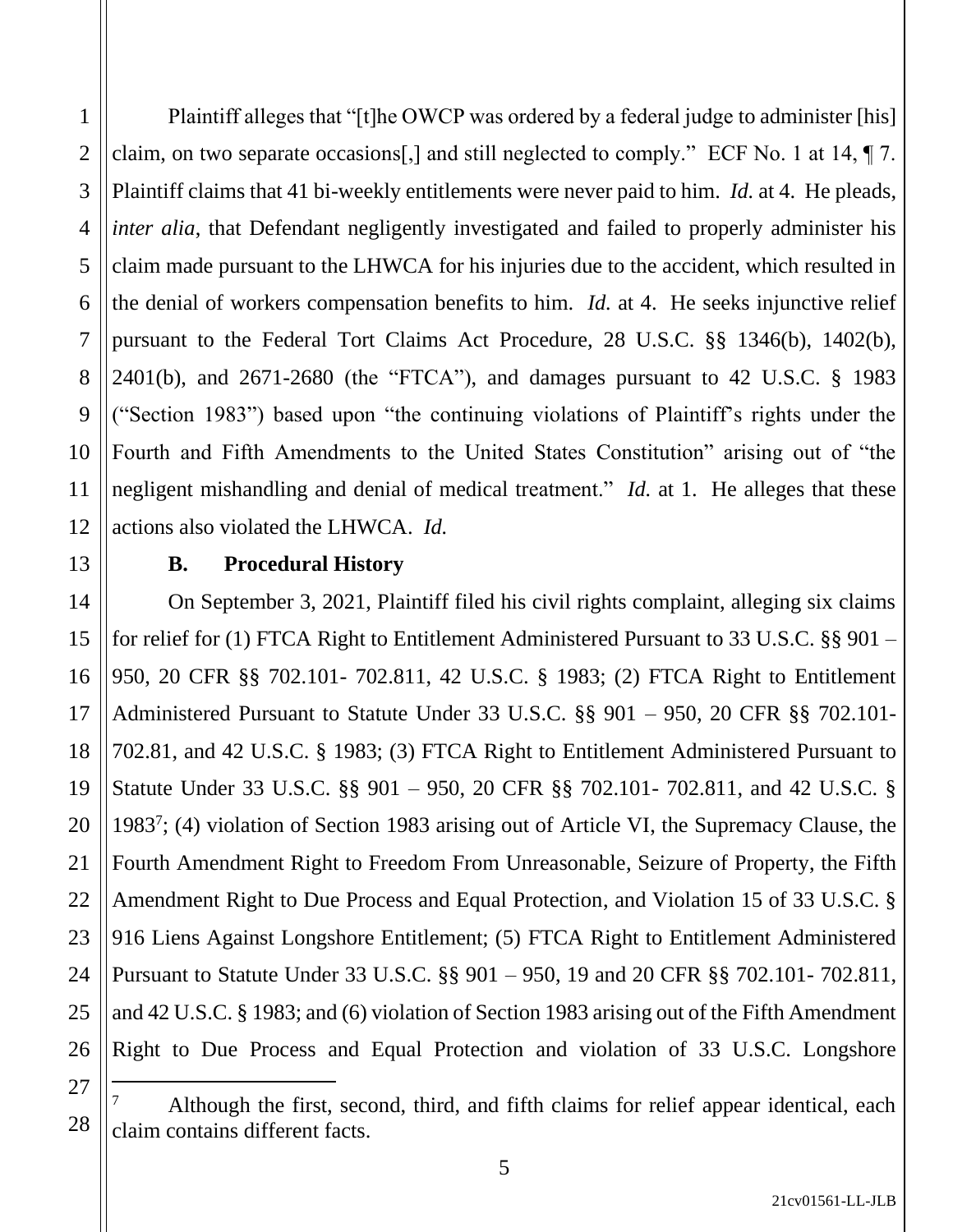1 Entitlement to Adequate Medical Treatment. ECF No. 1.

On September 3, 2021, a process server mailed a copy of the complaint via regular mail to Defendant but did not indicate personal service had been made. ECF No. 3. However, Rule 4(i) of the FRCP sets forth various requirements for serving the United States and its agencies, including, *inter alia*, serving both the United States and Attorney General by certified mail. Fed. R. Civ. P. 4(i).

Although service had not been completed in accordance with FRCP 4(i), on November 16, 2021, Plaintiff filed a Motion for Entry of Default against Defendant. ECF No. 3. On November 17, 2021, the Clerk of the Court entered Defendant's Default. ECF No. 4. On November 18, 2021, Defendant filed an *Ex Parte* Motion to Set Aside the Default Pursuant to Rule 55(c) of the FRCP. ECF No. 5. On November 19, 2021, Plaintiff filed a Motion for Entry of Default Judgment Against Defendant. ECF No. 6.

On November 19, 2021, this Court set aside entry of Defendant's default for failure to comply with Rule 4(i) of the FRCP and denied Plaintiff's Motion for Entry of Default Judgment as moot. ECF No. 7. On November 29, 2021, Plaintiff filed an opposition to the Court's order, ECF No. 8, but the Court declined to vacate its order that same day, ECF No. 9.

On December 13, 2021, the Court issued an order to show cause as to why the complaint should not be dismissed for failure to prosecute because Plaintiff had still failed to show he had complied with Rule 4(i) of the FRCP. ECF No. 10. On December 20, 2021, Plaintiff responded to the order to show cause by providing proof of his compliance with FRCP 4(i). ECF No. 12. Also on December 17, 2021, Plaintiff filed a motion to petition the Honorable Cathy Bencivengo to recuse herself, ECF No. 11, which the Court denied on December 30, 2021, ECF No. 13.

On December 30, 2021, the Court issued an order vacating its order to show cause as to why the complaint should not be dismissed. ECF No. 14. On January 3, 2022, this case was transferred from Judge Bencivengo to the Honorable Linda Lopez. ECD No. 15.

On January 14, 2022, Defendant filed its motion to dismiss the complaint pursuant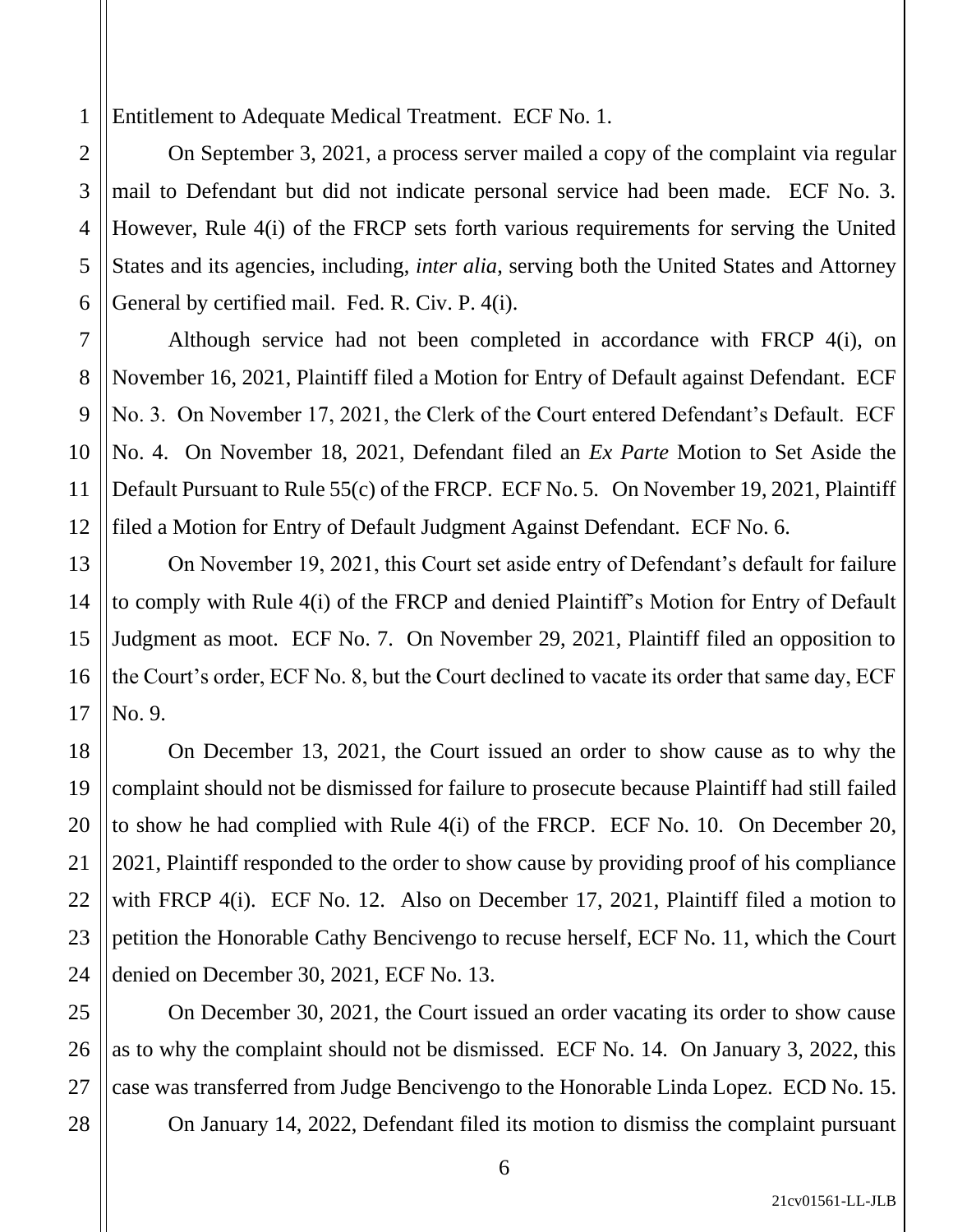to Rules 12(b)(1), 12(b)(6), and 41(b) of the FRCP. ECF No. 16.

2 3 On February 28, 2022, Plaintiff filed his motion for leave to amend his complaint. ECF No. 20.

## **III. LEGAL STANDARD**

## **A. Motion to Dismiss for Lack of Jurisdiction (Rule 12(b)(1))**

Rule 12(b)(1) of the FRCP allows a defendant to seek dismissal of a claim or lawsuit by asserting the defense of lack of subject matter jurisdiction. Federal courts are courts of limited jurisdiction; thus, district courts only possess "original jurisdiction of all civil actions arising under the Constitution, laws, or treaties of the United States." 28 U.S.C. § 1331. If a court determines at any time it lacks subject matter jurisdiction under Article III or a federal statute, it "must dismiss the action." Fed. R. Civ. P. 12(h)(3). "Dismissal for lack of subject matter jurisdiction is appropriate if the complaint, considered in its entirety, on its face fails to allege facts sufficient to establish subject matter jurisdiction." *In re Dynamic Random Access Memory (DRAM) Antitrust Litig.*, 546 F.3d 981, 984-85 (9th Cir. 2008). The party seeking to establish federal jurisdiction bears the burden of establishing it. *McNutt v. Gen. Motors Acceptance Corp. of Indiana*, 298 U.S. 178, 189 (1936).

1

4

5

6

7

8

9

10

11

12

13

14

15

16

17

21

27

## **B. Motion to Dismiss for Failure to State a Claim (Rule 12(b)(6))**

18 19 20 22 23 24 25 26 28 Under FRCP 12(b)(6), a complaint must be dismissed when a plaintiff's allegations fail to set forth a set of facts which, if true, would entitle the complainant to relief. *Bell Atl. Corp. v. Twombly*, 550 U.S. 544, 555 (2007); *Ashcroft v. Iqbal*, 556 U.S. 662, 679 (2009) (holding that a claim must be facially plausible to survive a motion to dismiss). The pleadings must raise the right to relief beyond the speculative level; a plaintiff must provide "more than labels and conclusions, and a formulaic recitation of the elements of a cause of action will not do." *Twombly*, 550 U.S. at 555 (citing *Papasan v. Allain*, 478 U.S. 265, 286 (1986)). On a motion to dismiss, a court accepts as true a plaintiff's well-pleaded factual allegations and construes all factual inferences in the light most favorable to the plaintiff. *See Manzarek*, 519 F.3d at 1031. However, a court is not required to accept as true legal conclusions couched as factual allegations. *Iqbal*, 556 U.S. at 678.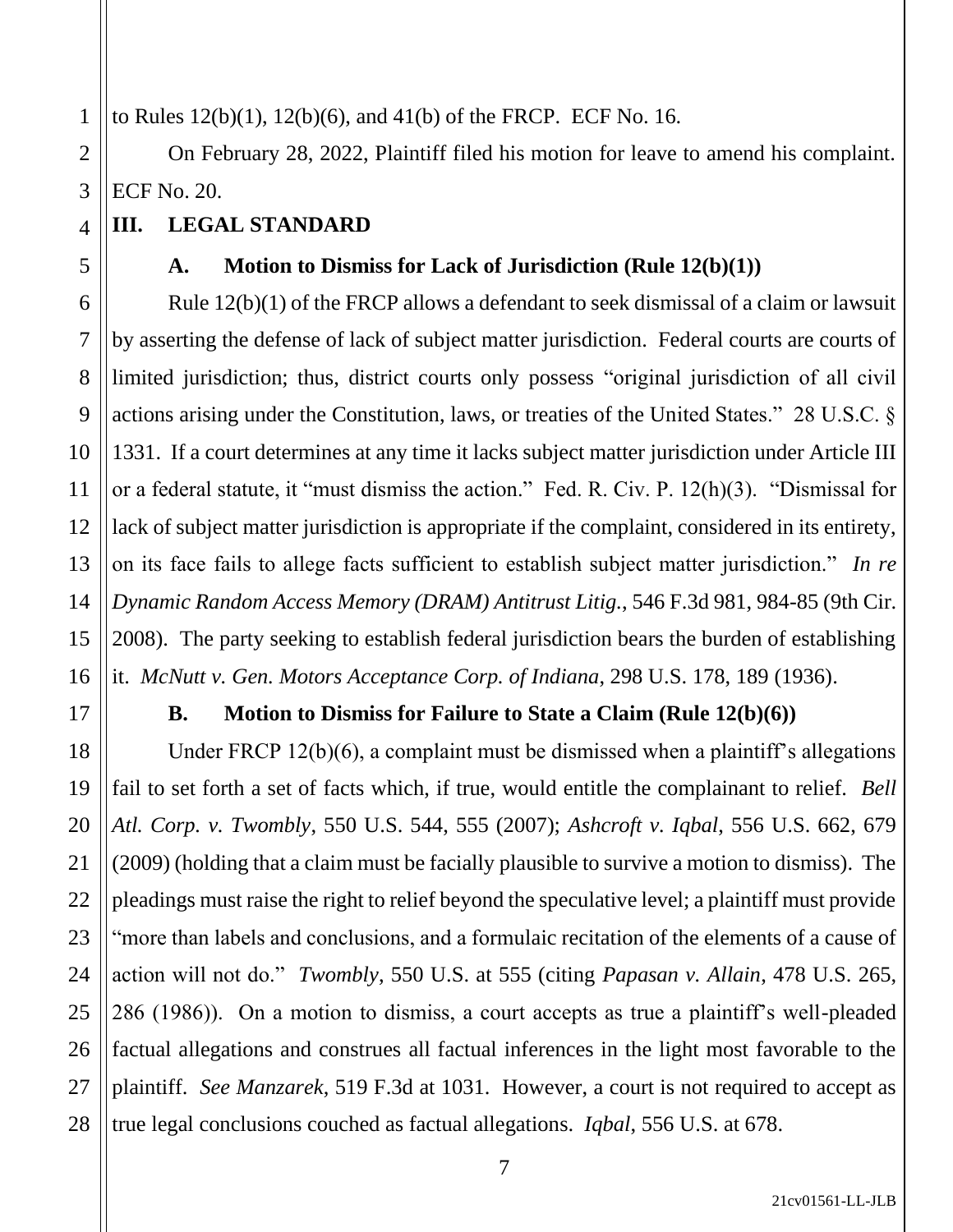When a motion to dismiss is granted, the court must decide whether to grant leave to amend. The Ninth Circuit has a liberal policy favoring amendments, and thus, leave to amend should be freely granted. *DeSoto v. Yellow Freight System, Inc.*, 957 F.2d 655, 658 (9th Cir. 1992). However, a court need not grant leave to amend when permitting a plaintiff to amend would be an exercise in futility. *See, e.g.*, *Rutman Wine Co. v. E. & J. Gallo Winery*, 829 F.2d 729, 738 (9th Cir. 1987) ("Denial of leave to amend is not an abuse of discretion where . . . further amendment would be futile.").

1

2

3

4

5

6

7

8

20

21

22

23

24

25

26

### **C. Motion for Leave to Amend the Complaint (Rule 15)**

9 10 11 12 13 14 15 16 17 18 19 Once a responsive pleading is filed, a plaintiff can amend a complaint "only with the opposing party's written consent or the court's leave." Fed. R. Civ. P. 15(a)(2). "The court should freely give leave when justice so requires." *Id.*; *see also Morongo Band of Mission Indians v. Rose*, 893 F.2d 1074, 1079 (9th Cir.1990) (stating that leave to amend is to be granted with "extreme liberality"). "The power to grant leave to amend, however, is entrusted to the discretion of the district court, which determines the propriety of a motion to amend by ascertaining the presence of any of four factors: bad faith, undue delay, prejudice to the opposing party, and/or futility." *Serra v. Lappin,* 600 F.3d 1191, 1200 (9th Cir. 2010) (quotation marks and citation omitted). Generally, amendments adding claims are granted more freely than amendments adding parties. *Union Pacific R.R. Co. v. Nevada Power Co.,* 950 F.2d 1429, 1432 (9th Cir. 1991).

**IV. DISCUSSION<sup>8</sup>**

Federal courts should address jurisdictional issues before merits issues whenever possible. *See, e.g.*, *B.C. v. Plumas Unified School Dist.,* 192 F.3d 1260, 1264 (9th Cir. 1999) (holding that federal courts are required to examine jurisdictional issues such as standing, even *sua sponte*, if necessary); *see also Sinochem Int'l Co. v. Malay. Int'l Shipping Corp.*, 549 U.S. 422, 430-31 (2007) ("[A] federal court generally may not rule on the merits of a case without first determining that it has jurisdiction over the category of

<sup>27</sup> 28 The Court considered all arguments advanced by both parties even if those arguments are not discussed in the following section.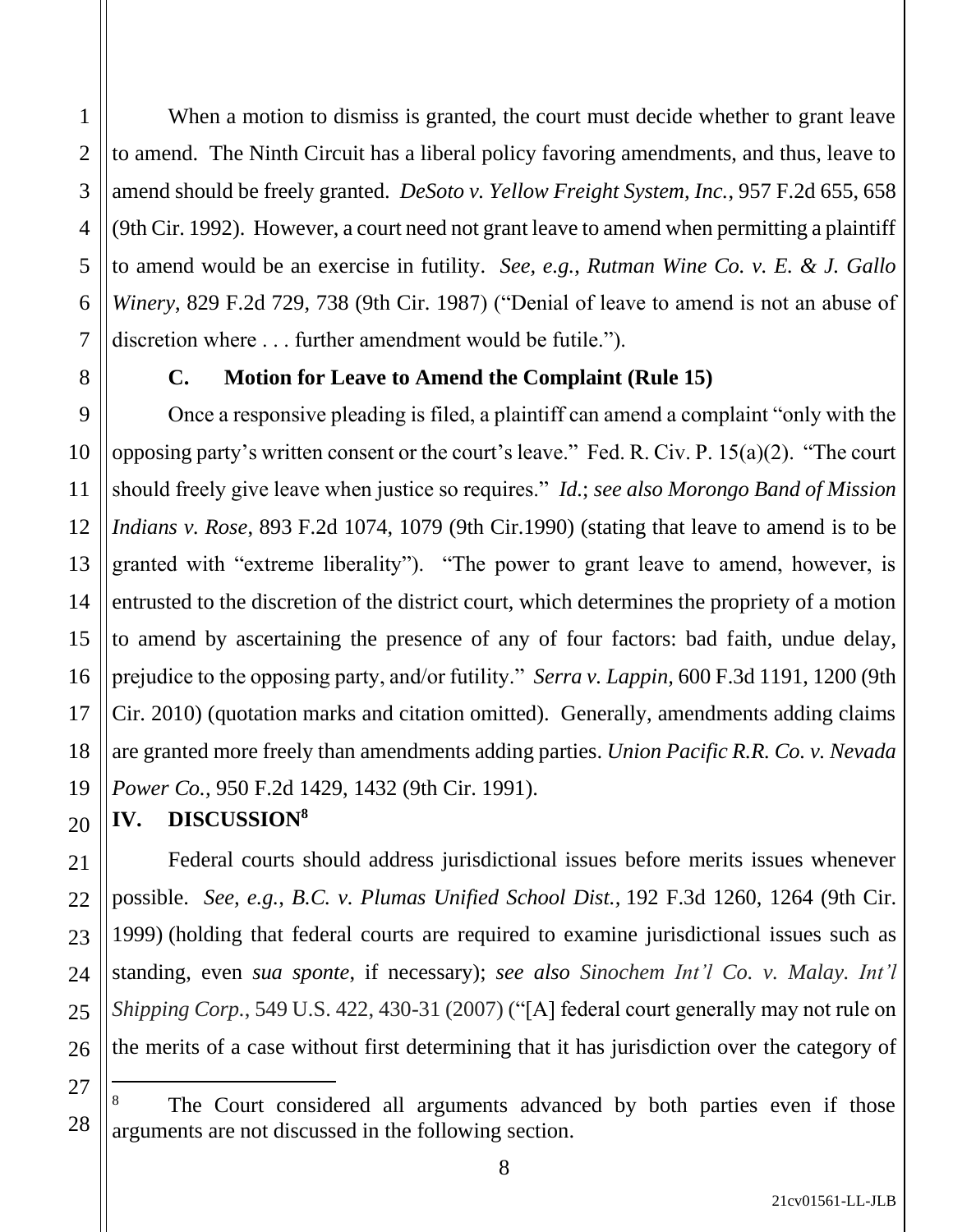claim in suit (subject-matter jurisdiction) and the parties (personal jurisdiction)."). Thus, the Court addresses Defendant's jurisdictional concerns first.

1

2

3

4

5

6

7

8

9

10

11

12

13

14

15

16

17

18

19

20

21

22

23

24

25

26

27

28

## **A. Motion to Dismiss for Lack of Jurisdiction (Rule 12(b)(1))**

Defendant argues that Plaintiff's complaint must be dismissed for lack of subject matter jurisdiction because he fails to allege exhaustion of his administrative FTCA remedies. ECF No. 16 at 2:18-3:4.

Plaintiff's complaint pleads that jurisdiction exists pursuant to 28 U.S.C. § 1331. ECF No. 1 at 1. Section 1331 vests district courts with "original jurisdiction of all civil actions arising under the Constitution, laws, or treaties of the United States." 28 U.S.C. § 1331. Plaintiff alleges that this case arises under laws of the United States, namely the LHWCA and 28 U.S.C. § 1343. ECF No. 1 at 1. 28 U.S.C. § 1343 vests the district courts with original jurisdiction of civil actions authorized by law to  $(1)$  "recover damages for injury to his person or property, or because of the deprivation of any right or privilege of a citizen of the United States, by any act done in furtherance of any conspiracy mentioned in section 1985 of Title  $42^{\prime\prime\prime}$ ; (2) "recover damages from any person who fails to prevent or to aid in preventing any wrongs mentioned in section 1985 of Title 42 which he had knowledge were about to occur and power to prevent"; (3) "redress the deprivation, under color of any State law … of any right, privilege or immunity secured by the Constitution of the United States or by any Act of Congress providing for equal rights of citizens or of all persons within the jurisdiction of the United States"; or (4) "recover damages or to secure equitable or other relief under any Act of Congress providing for the protection of civil rights, including the right to vote." 28 U.S.C. § 1343(a).

The FTCA requires that before filing a lawsuit, plaintiff must pursue an administrative claim by providing as follows:

> An action shall not be instituted upon a claim against the United States for money damages for injury or loss of property or personal injury … caused by the negligent or wrongful act or

<sup>9</sup> 42 U.S.C. § 1985 pertains to a conspiracy to interfere with civil rights.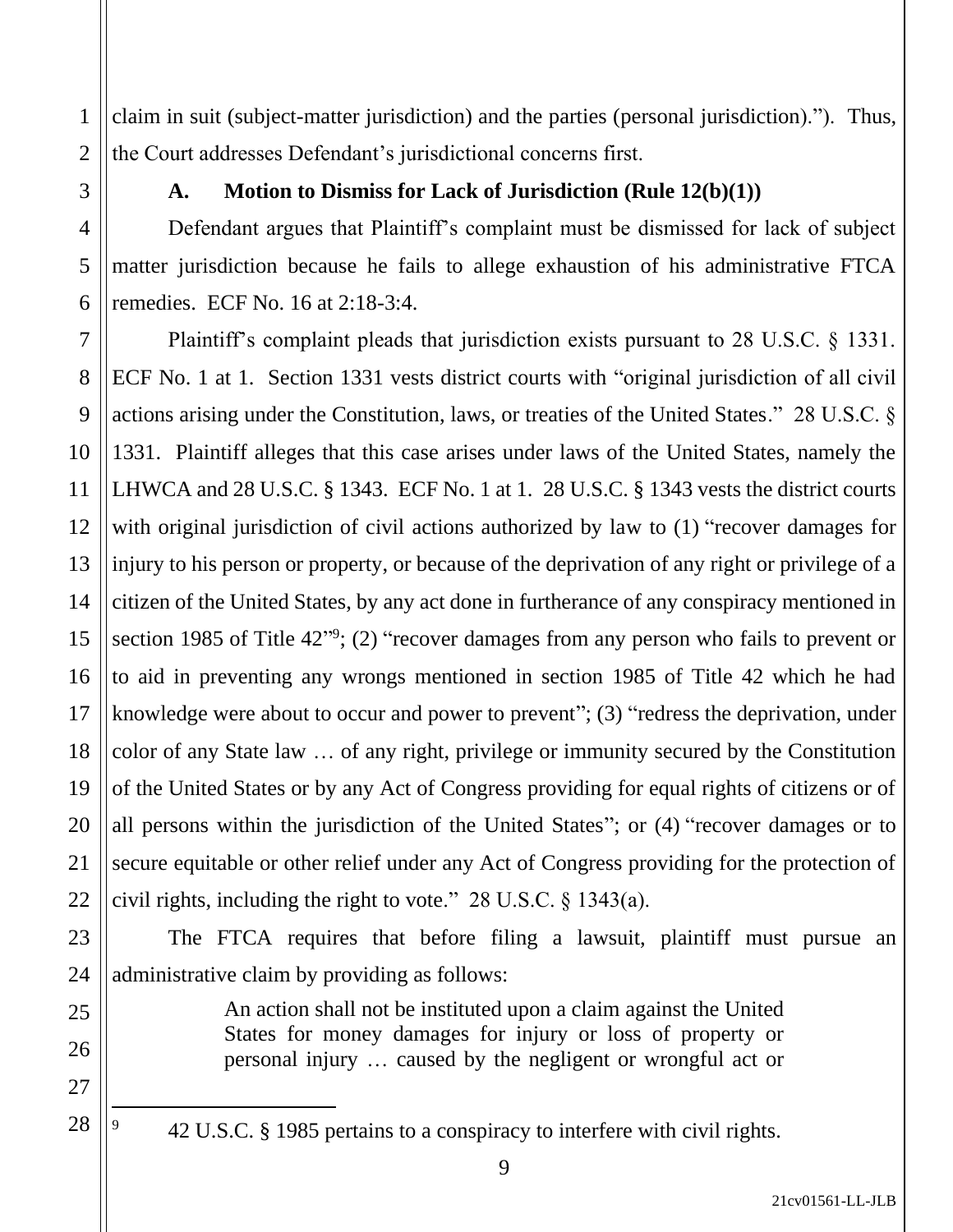omission of any employee of the Government while acting within the scope of his office or employment, unless the claimant shall have first presented the claim to the appropriate Federal agency and his claim shall have been finally denied by the agency in writing and sent by certified or registered mail. The failure of an agency to make final disposition of a claim within six months after it is filed shall, at the option of the claimant any time thereafter, be deemed a final denial of the claim for purposes of this section.

28 U.S.C. § 2675(a). The requirement that a plaintiff file an administrative claim prior to filing suit is jurisdictional. *See Brady v. United States*, 211 F.3d 499, 502-03 (9th Cir. 2000) (holding that the district court did not err in dismissing a plaintiff's complaint for failing to comply with the FTCA's jurisdictional requirement that a plaintiff pursue an administrative claim before filing suit).

Here, as Defendant points out, Plaintiff's complaint refers to various hearings, courts, and administrative law judges, but it does not allege the pre-requisite filing and either rejection or failure to act on an administrative claim. ECF No. 16 at 3:1-4. Thus, this Court lacks subject matter jurisdiction over Plaintiff's claims.

In evaluating whether to dismiss this case *with* or *without prejudice*, the Court finds it must dismiss this case *with prejudice* for two reasons. First, Plaintiff may not sue the named Defendant. Plaintiff has sued the United States Department of Labor, Office of Workers Compensation Programs, the federal agency that administers claims under the LHWCA. However, even though FTCA claims may arise from acts or omissions of United States agencies, like the OWCP, a federal agency may not be sued. 28 U.S.C. § 2679(a). This is because suits against a federal agency are not authorized where claims are cognizable under 28 U.S.C. § 1346(b). *Id.* Section 1346 of Title 28 vests district courts with original jurisdiction of civil actions on claims against the United States" where the plaintiff seeks "money damages … caused by the negligent or wrongful act or omission of any employee of the Government while acting within the scope of his … employment, under circumstances where the United States, if a private person, would be liable to the claimant in accordance with the law of the place where the act or omission occurred."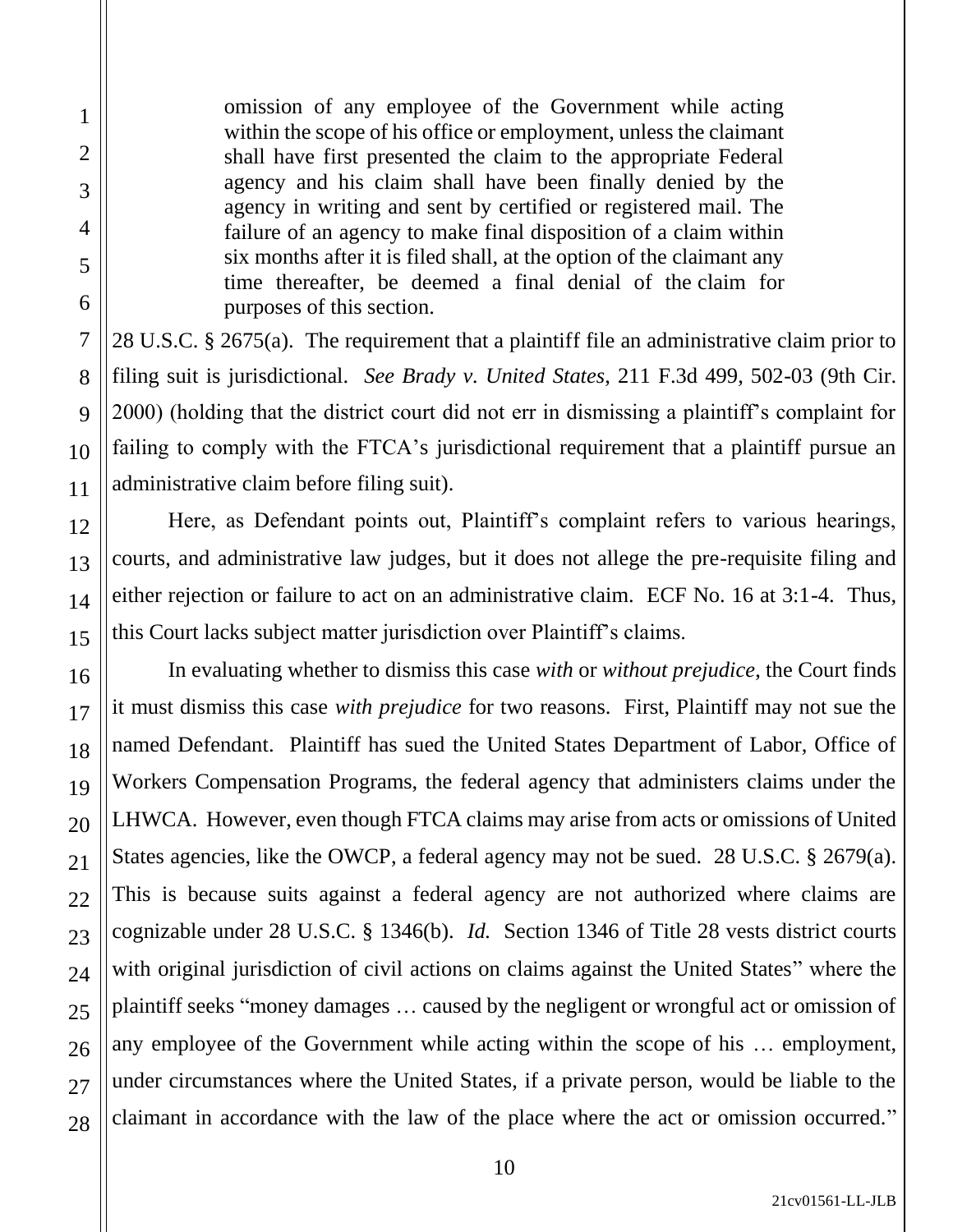1 2 3 4 5 6 7 8 9 10 11 Thus, "Congress did not expressly authorize suits against federal agencies under the Federal Tort Claims Act." *Pink v. Modoc Indian Health Project, Inc.*, 157 F.3d 1185, 1188 (9th Cir. 1998). As a result, "[i]ndividual agencies of the United States may not be sued" under the FTCA. *Allen v. Veterans Admin.*, 749 F.2d 1386, 1388 (9th Cir. 1984); *see also Hastings v. United States Postal Serv.*, No. 3:16-cv-01259-JM-JLB, 2017 WL 2936781, at \*2 (S.D. Cal. July 10, 2017) (granting the defendants' motion to dismiss the plaintiff's claim against the Postal Service, with prejudice, for lack of jurisdiction, because the plaintiff failed to name the United States, and instead, named a federal agency); *Kennedy v. U.S. Postal Serv.*, 145 F.3d 1077, 1078 (9th Cir. 1998) ("The FTCA is the exclusive remedy for tort actions against a federal agency, and this is so despite the statutory authority of any agency to sue or be sued in its own name.").

12 13 14 15 16 17 18 19 20 21 22 23 24 25 26 27 28 Second, even if Plaintiff had sued the correct party, Plaintiff has filed his claims in the wrong court to the extent they are actually an appeal of his denial orders. *See* ECF No. 1 at 4 (alleging "fraudulent denial of benefit due under the" LHWCA and the denial of "worker's compensation benefits to Mr. Fitzpatrick, who is entitled to such benefits under the Longshore Act"). When a party files a claim under the LHWCA, he or she files the claim with the deputy commissioner, 33 U.S.C. § 919(a), while any dispute as to the outcome of the claim gets referred to ALJs, *id.* at § 919(d). "The ALJ makes findings of fact and conclusions of law, and issues compensation orders as appropriate." *Thompson v. Potashnick Const. Co.*, 812 F.2d 574, 576 (9th Cir. 1987) (citing 20 C.F.R. § 702.348). If the claimant seeks further review of the ALJ's order, the LHWCA provides for internal appellate review to the Benefits Review Board ("BRB" or "Board"), 33 U.S.C. §§ 902(20), 921(b)(3), provided the claim appeals within 30 days of the decision or order complained of by him or her, 20 C.F.R. § 702.393. Any claimant "may obtain a review of [a final] order [of the Board] in the United States court of appeals for the circuit in which the injury occurred, by filing in such court within sixty days following the issuance of such Board order a written petition praying that the order be modified or set aside." 33 U.S.C.  $\S 921(c)$ ; *see also Thompson*, 812 F.2d at 576 ("Final orders of the BRB are reviewable by the United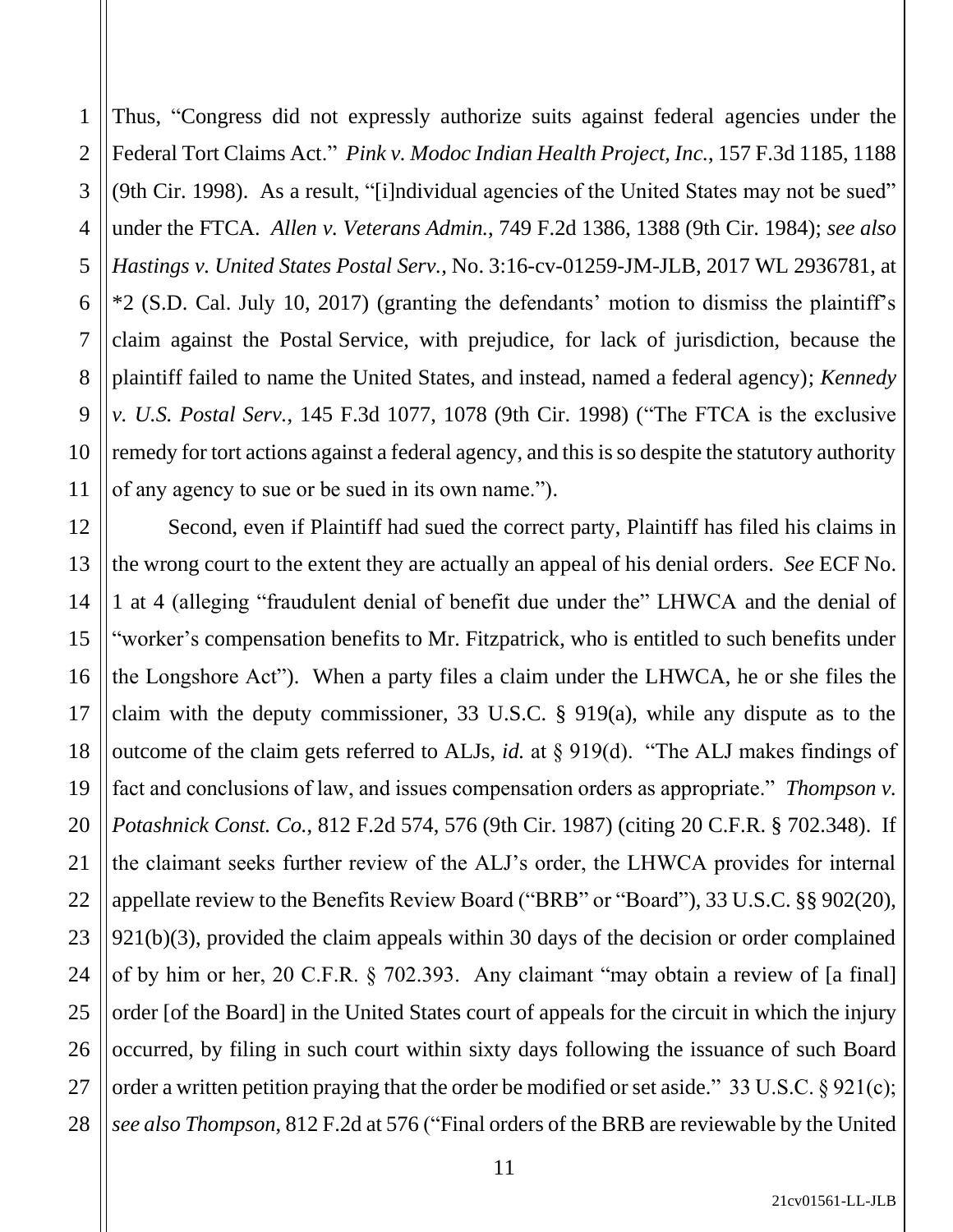1 States Courts of Appeals").

2

3

4

5

6

7

8

9

10

11

17

21

27

Under the LHWCA, the role of the district courts is limited to enforcing orders in a claimant's favor where the employer fails to comply with a compensation order. *See, e.g.*, 33 U.S.C. § 921(d) (providing that "[i]f any employer … fails to comply with a compensation order … that has become final, any beneficiary … may apply for the enforcement of the order to the Federal district court for the judicial district in which the injury occurred); *see also Thompson*, 812 F.2d at 576 (noting "[t]he role of the United States District Courts in this scheme is limited" and only extends "to enforc[ing] an order made and served in accordance with law if the employer has failed to comply"). "The district court cannot affirm, modify, suspend or set aside the order." *Thompson*, 812 F.2d at 576.

12 13 14 15 16 18 19 20 22 23 24 25 26 28 While Plaintiff refers to himself as "Petitioner" and alleges that his claims fall under various other federal statutes, the Court must look at the nature of the claims rather than their label. *See, e.g.*, *Johnson v. City of Shelby, Miss.*, 574 U.S. 10, 11 (2014) (stating that the federal pleading rules "do not countenance dismissal of a complaint for imperfect statement of the legal theory supporting the claim asserted"). In fact, a plaintiff is not required to set a legal theory at all so long as the facts alleged state a claim for relief. *Id.*  Here, while Plaintiff alleges he was awarded some benefits that were not paid, *see, e.g.*, ECF No. 1 at 13, ¶ 5 (alleging that he "was forced to accept approximately half of his entitlement in the stipulations"), Plaintiff's claims boil down to a belief that his disability claims were incorrectly decided. Thus, any issue he has with those claims must be filed with the Ninth Circuit Court of Appeals. *See Glob. Linguist Sols., LLC v. Abdelmeged*, 913 F.3d 921, 922 (9th Cir. 2019) (noting that "petitions for review of compensation orders arising under the Defense Base Act are to be filed directly in the Court of Appeals"). To the extent Plaintiff alleges his claims fall under other statutes, the Court finds, as set forth below, that those claims fail as well. *See, e.g.*, *De la Cruz Jimenez v. USA*, No. 2:21-CV-4053, 2022 WL 1051736, at \*2 (W.D. La. Apr. 7, 2022) ("Because pro se complaints are liberally construed, the courts apply § 1983 or *Bivens* according to the actual nature of the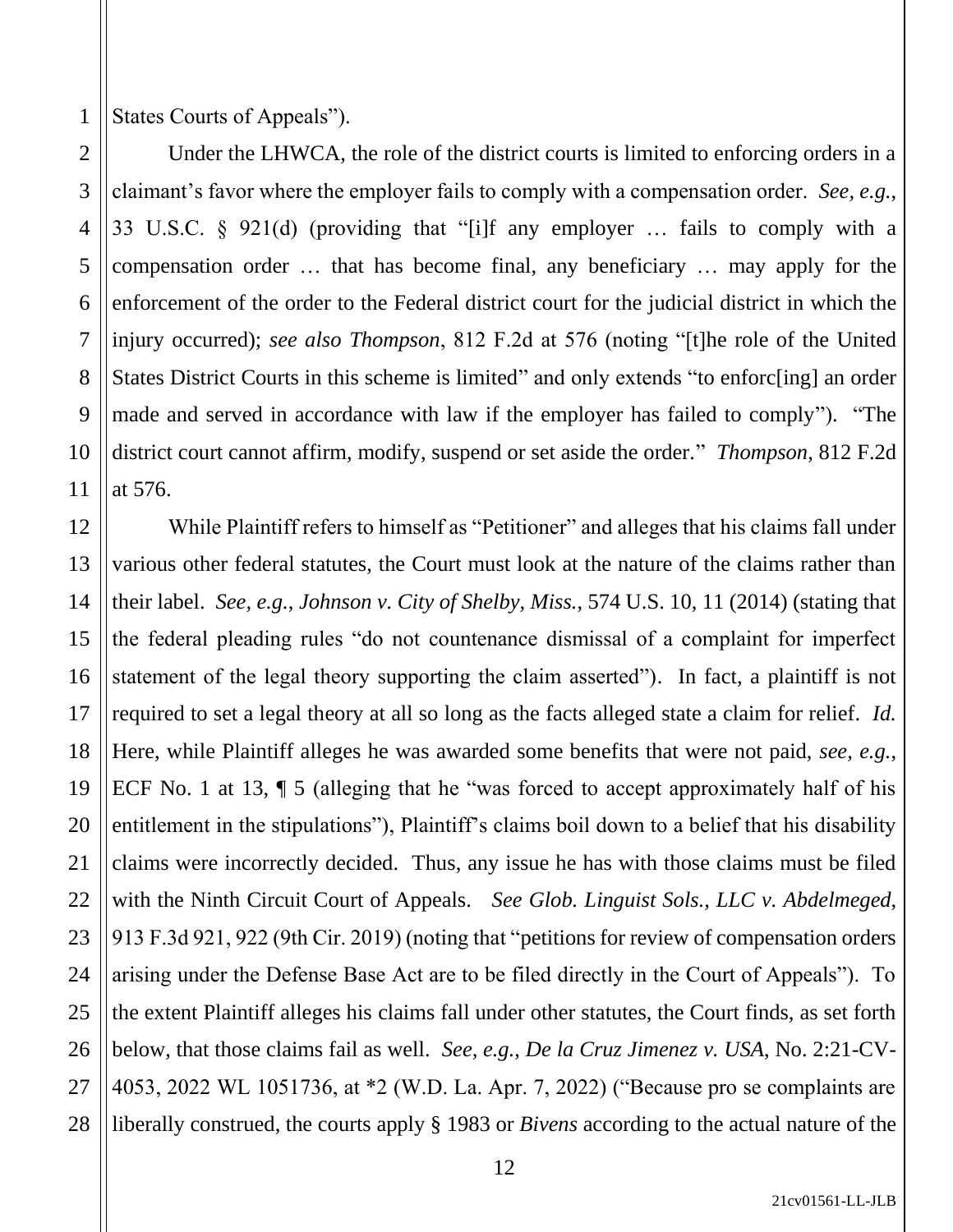1 claims, not the label or characterization of a pro se plaintiff.").

First, Plaintiff alleges a claim against allegedly "rogue federal employees, working for the DOL," who "violated clearly established Fourth Amendment rights to be secure from unreasonable seizures of property and Fifth Amendment rights of due process and equal protection" by denying his benefits due under the LHWCA. ECF No. 1 at 2. He claims that due to these actions, this Court should recognize a damages claim under *Bivens v. Six Unknown Fed. Narcotics Agents*, 403 U.S. 388 (1971). *Id.* In *Bivens*, the Supreme Court "recognized for the first time an implied right of action for damages against federal officers alleged to have violated a citizen's constitutional rights." *Hernandez v. Mesa*, 137 S. Ct. 2003, 2006 (2017). However, a *Bivens* claim is only authorized against federal individual actors, and neither Plaintiff's current complaint nor his proposed First Amended Complaint ("FAC") names individual federal actors.

Second, Plaintiff alleges that this case arises under the LHWCA. Third, Plaintiff alleges his claims arise out of 20 C.F.R. 701.101, *et seq.*, which encompasses the Code of Federal Regulations provisions governing claims under the LHWCA. *See, e.g.*, 20 C.F.R. § 701.101(a) (providing that "[t]his subchapter contains the regulations governing the administration of the Longshore and Harbor Workers' Compensation Act"). However, the Court has already noted that to the extent the case arises from that statute and seeks judicial review of the denial of benefits, it needed to be filed in the circuit court of appeals.

Fourth, Plaintiff alleges this case arises under 28 U.S.C. § 1442(a), which governs removal of civil actions directed at the United States or any of its agencies, and as such, does not apply to this case, which was originally filed in federal court.

Fifth, he pleads this case arises under 42 U.S.C. § 1983 ("Section 1983"). Section 1983 governs a civil action for deprivation of constitutional rights but requires allegations of actions violating constitutional rights taken under color of state law. Here, there are no allegations that actions were taken under color of state law. In fact, most of the actions pertain to federal employees although none are individually named. Thus, a Section 1983 action is also inappropriate.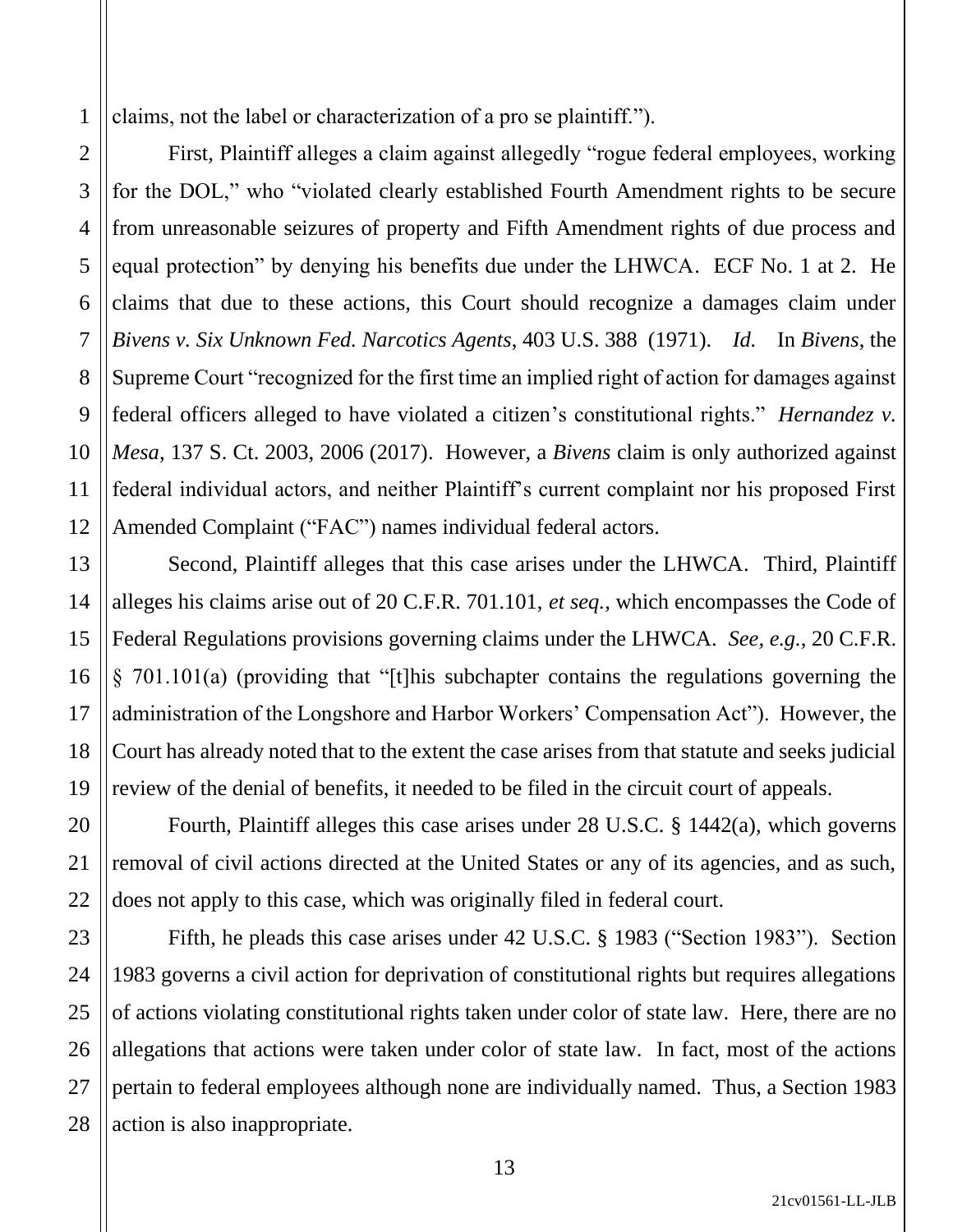Sixth, Plaintiff alleges this case arises under 28 U.S.C. § 2679(b). ECF No. 1 at 2. This provision precludes "[a]ny … civil action or proceeding for money damages arising out of or relating to the same subject matter against the employee … without regard to when the act or omission occurred." 28 U.S.C. § 2679(b)(1). However, the same statute allows actions (1) brought for constitutional violations; (2) brought for violation of a statute authorizing such actions; and (3) against the United States for "injury[,] … loss of property, or … death arising … from the … wrongful act or omission of any employee of the Government while acting within the scope of his … employment," where allowed by sections 1346(b) and 2672 of the same title. 28 U.S.C. § 2679(b)(1)-(2). 28 U.S.C. § 1346(b)(1), in turn, vests the district courts with "exclusive jurisdiction of civil actions on claims [1] against the United States, [2] for money damages, … [3] for injury[,] … loss of property, … or death [4] caused by the … wrongful act or omission of" any government employee "[5] while acting within the scope of his … employment, [6] under circumstances where the United States, if a private person, would be liable to the claimant in accordance with the law of the place where the act or omission occurred." *See also F.D.I.C. v. Meyer*, 510 U.S. 471, 477 (1994) (noting that a claim is actionable under § 1346(b), and therefore, comes within the jurisdictional grant of the FTCA where "it alleges the six elements").Thus, liability under the FTCA attaches where the Government, if a private person, would be liable to the claimant in accordance with the law of the place where the act or omission occurred. In sum, even, *assuming arguendo*, that Plaintiff had alleged a constitutional

violation, he still could not bring a claim against the United States under the FTCA based on his alleged violations, including violation of Section 1983, because the FTCA does not waive the sovereign immunity for the United States or federal agencies for constitutional torts. *See F.D.I.C.*, 510 U.S. at 479 (noting that "the United States simply has not rendered itself liable under § 1346(b) for constitutional tort claims"). Thus, the Court **GRANTS** Defendant's motion to dismiss for lack of subject matter jurisdiction pursuant to FRCP 12(b)(1). Although "jurisdiction is the power of the Court to declare the law," *Crigler v.*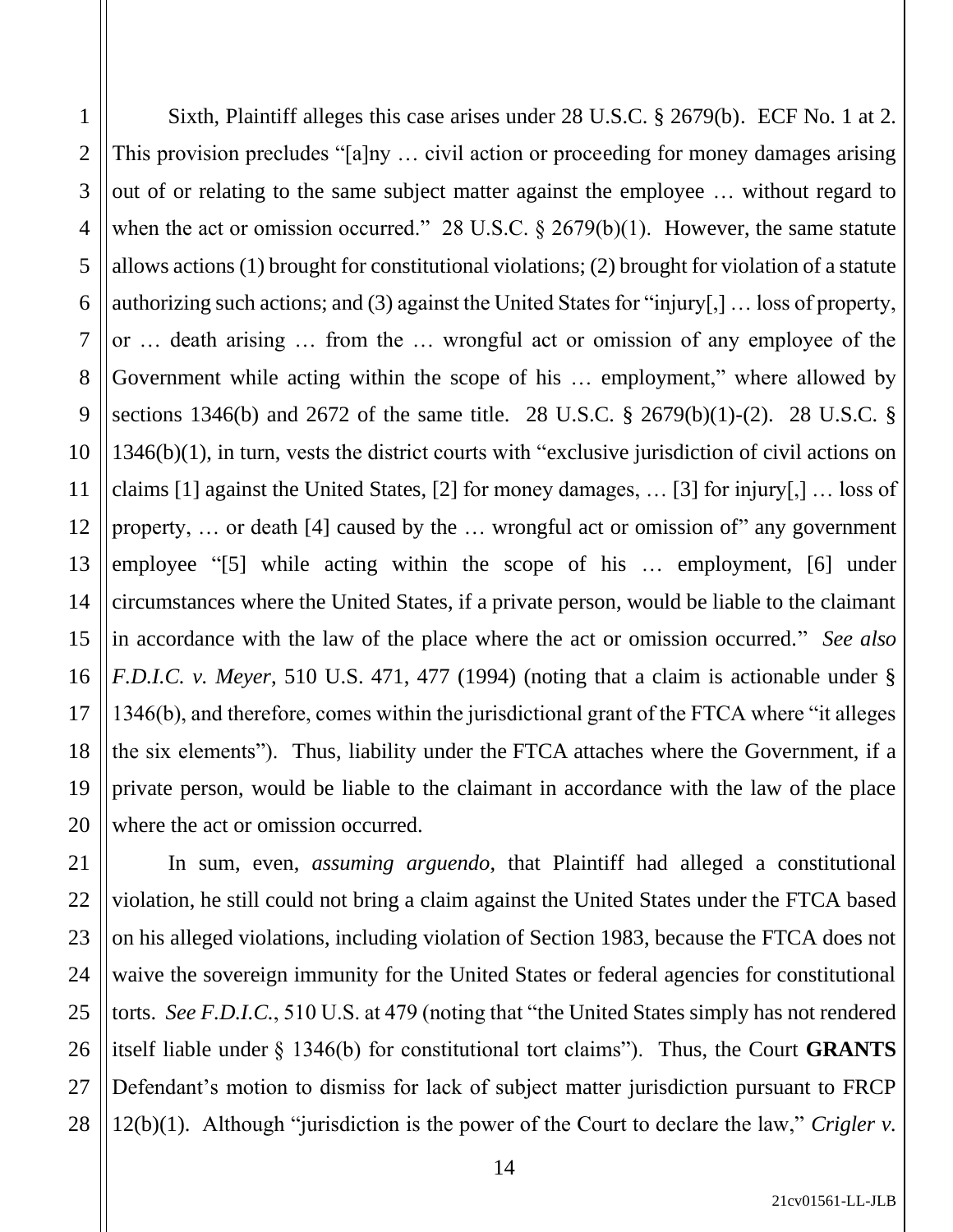4 *Chemonics Int'l, Inc.*, No. 3:17-cv-491-J-34MCR, 2018 U.S. Dist. LEXIS 138520, at \*9 (M.D. Fla. Aug. 16, 2018), which suggests the Court could end its analysis here, Plaintiff also seeks to add new parties and allegations in his motion for leave to amend. Thus, the Court must analyze whether these new parties or allegations could cure the jurisdictional defects in this case. Because the new parties may be proper parties to this case, the Court evaluates whether his claims, if brought against viable parties, could state a claim for relief under the FRCP.

1

2

3

5

6

7

8

11

13

### **B. Motion to Dismiss for Failure to State a Claim (Rule 12(b)(6))**

9 10 12 14 15 16 17 18 19 20 Defendant argues that the Court should dismiss Plaintiff's complaint because he "fails to articulate how alleged actions by [the] DOL rise to violation of 42 U.S.C. § 1983." ECF No. 16 at 3:16-25. Plaintiff opposes Defendant's motion without addressing how or why Defendant's arguments are wrong; instead, arguing that the Court should not address Defendant's responsive pleading because the Court should not have vacated entry of Defendant's default and should have granted Plaintiff's motion for default judgment. ECF No. 17. Defendant's reply brief points out that Plaintiff's opposition fails to address why his claims are viable, which the Court should construe as consent to granting the motion. ECF No. 18. As set forth below, the Court agrees with Defendant: Plaintiff's claims fail to state a cognizable claim for relief. Further, Plaintiff's arguments that Defendant was properly served, and thus, should have been defaulted are incorrect. The Court addresses Plaintiff's arguments regarding the propriety of even ruling on Defendant's motion first, and once establishing it is appropriate to rule, turns to the merits of Defendant's motion.

21

22

23

24

25

26

27

28

## **1.** *Plaintiff's Argument That Defendant's Motion is Pre-Mature*

In opposing Defendant's motion, Plaintiff argues that he should not have to oppose on the merits because the Court should not be addressing Defendant's motion, and should instead, hear his motion for default judgment. *See* ECF No. 17. He contends, *inter alia*, that he assumes the United States Attorney's Office, "as an authorized user of PACER, is subject to immediate notification of any entry filed against the United States." *Id.* at 2:5- 8. However, as noted by this Court several times, Rule 4(i) of the FRCP requires, at a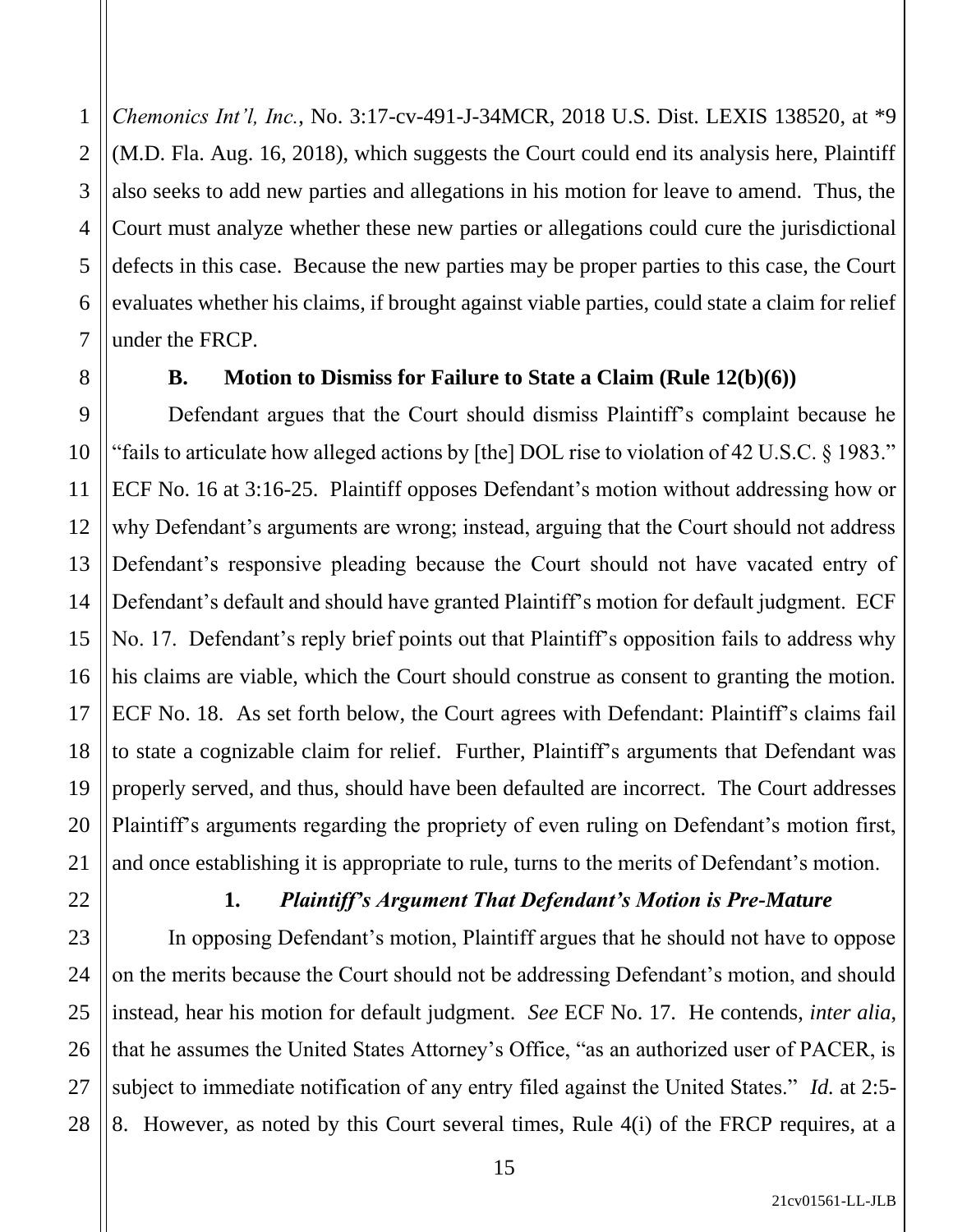1 2 3 4 5 6 7 8 9 10 11 12 13 14 15 16 17 minimum, service on the United States Attorney's Office and Attorney General by *certified mail.* Fed. R. Civ. P. 4(i)(1)(A)(i). Here, as the Court noted when it vacated entry of Defendant's default, "there [was] no evidence … the United States Attorney for the Southern District of California was served, as is required," meaning "default should not have been entered." ECF No. 7 at 1:2-28. Nonetheless, Plaintff argues that "[t]he Motion to Dismiss is premature due to the Entry of Default entered by Mr. Fitzpatrick on November 16, 2021, the entry he alleges was vacated in violation of the local rules of Ex Parte, which thereafter denied [him] due process." ECF No. 17 at 2:20-23. He contends that Defendant's attorney filed an *ex parte* contrary to local rules, denying Plaintiff his due process rights to oppose by arguing the merits of Plaintiff's complaint and potentially influencing the decision to vacate the entry of default before Plaintiff could oppose it. *Id.*  at 3:3-6. In his opposition, Plaintiff "requests of the court a hearing on the vacated Entry of Default and the circumstances surrounding this, before proceeding with the underlying case, for the above mentioned reasons" because he was denied the chance to timely object to Defendant's *ex parte*. *Id.* at 4:10-15. In other words, Plaintiff's primary argument for denying Defendant's motion is that Defendant's *ex parte* application to vacate entry of default was improper, and the Court should have granted his motion for default judgment.

18 19 20 22 23 24 25 26 28 Plaintiff admits that he did not serve the U.S. Attorney's office because "he was aware that PACER provided service," so he believes "the original complaint entered by Fitzpatrick on September 03, 2021 and the accompanying summons,were served upon registered users of PACER on that day." ECF No. 17 at 2:9-12. Plaintiff further argues the Court's decision vacating entry of default was error because he "believes the U.S. Attorney is registered as a Filing User and therefore gives consent to service of all documents as provided in General Order 550 and the [FRCP] 5." *Id.* at 2:11-13. He states that "[a]ccording to General Order 550, service of documents delivered to the Clerk of the Court and subsequently entered into PACER will automatically generate a Notice of Electronic Filing by the Court's Case Management program and constitutes service of the filed document(s) on Filing Users." *Id.* at 2:16-20. General Order 550 implemented the

21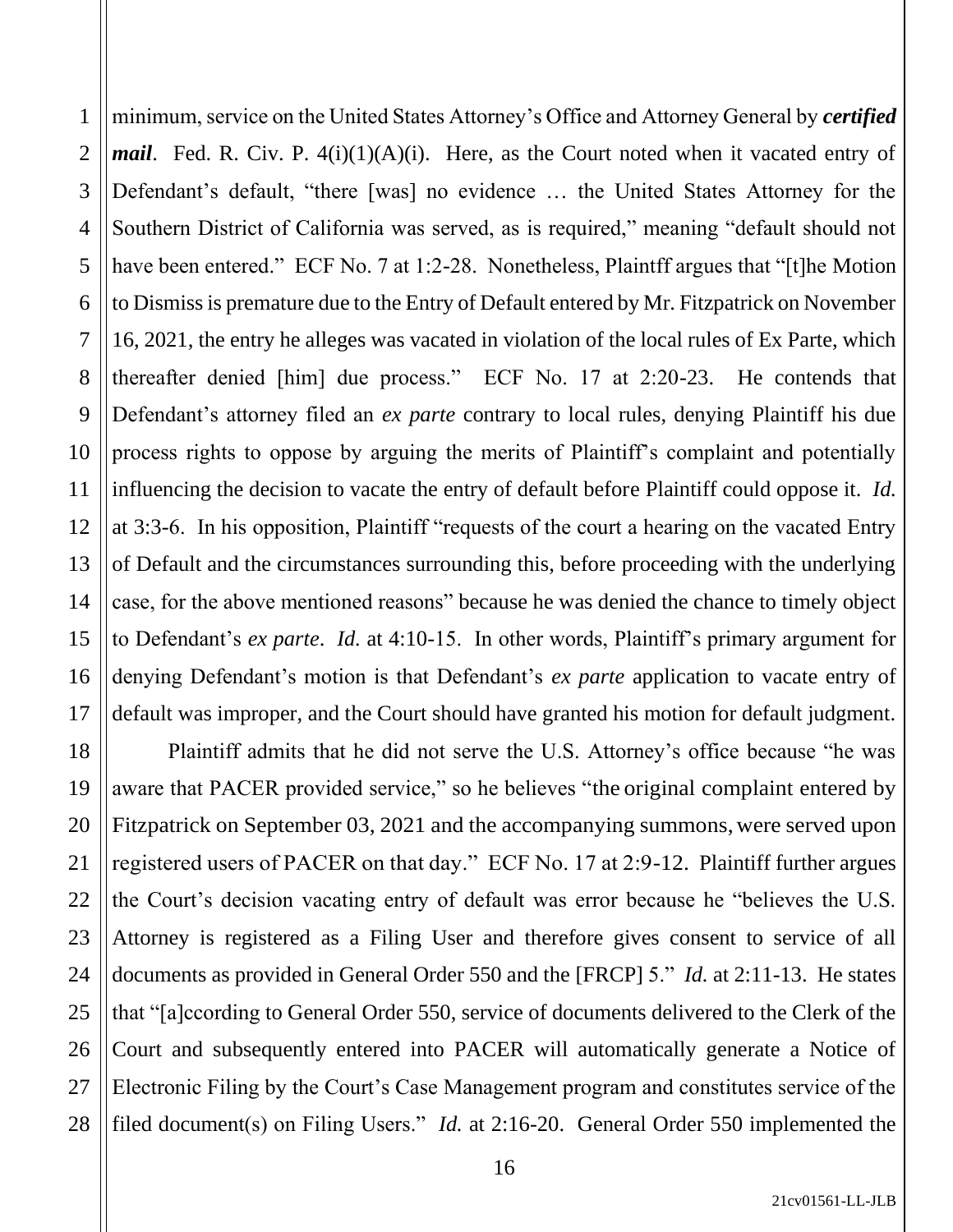1 2 3 4 5 6 7 8 9 10 11 12 Electronic Case Filing ("ECF") System in this district. It begins by noting that "Federal Rules of Civil Procedure 5 and 83 … authorize courts to establish practices and procedures for filing, signing, and verifying documents by electronic means." General Order No. 550 at 1; *see also* Fed. R. Civ. P. 5 (covering service of papers other than the summons), 83 (allowing district courts to adopt local rules governing their practices that are "consistent with—but not duplicat[ive]—[of] federal statutes and rules"). On the one hand, that order states that the Notice of Electronic Filing ("NEF") "that is automatically generated by the Court's Electronic Filing System constitutes service of the filed document on Filing Users." *Id.* at 2. On the other hand, General Order 550 only mentions FRCP 5 and 83, not FRCP 4, governing service of process of the summons and complaint. Further, allowing General Order 550 to permit electronic service of the summons and complaint would conflict with the FRCP in violation of FRCP 83.

13 14 15 16 17 18 19 20 22 23 24 25 26 27 28 *Hastings v. United States Postal Serv.*, No. 3:16-cv-01259-JM-JLB, 2017 WL 2936781, at \*3 (S.D. Cal. July 10, 2017) (Miller, J.) shows the flaws in Plaintiff's argument that he properly served the complaint such that the Court should have entered Defendant's default. In *Hastings*, the plaintiff argued that she "satisfied the government notice provision when the summons and complaint were delivered and electronically mailed to the United States Attorney by way of an automatically generated NEF." (Internal quotations omitted). The "[p]laintiff's argument, in a nutshell, [was] that an NEF, sent by the court to an email account maintained by the United States Attorney's Office, constitutes 'process' that is 'delivered' or 'mailed' as the terms are used in Rule 15(c)(2)." *Id.* The *Hastings* court concluded that when "[r]eading Rule 15(c)(2) [governing relation back of amended pleadings] literally, … it does not embrace automatically generated email notifications of filings that allow the recipients to download the filings." *Id.* at \*4. Rather, "the plain text of Rule  $15(c)(2)$ , its contrast with Rule 5, and the Advisory Committee's guidance all indicate that the government notice provision cannot be satisfied by means of an NEF." *Id.* at \*5. Thus, the court dismissed the plaintiff's claim against the Postal Service *without prejudice* to the extent she could amend to allege compliance with the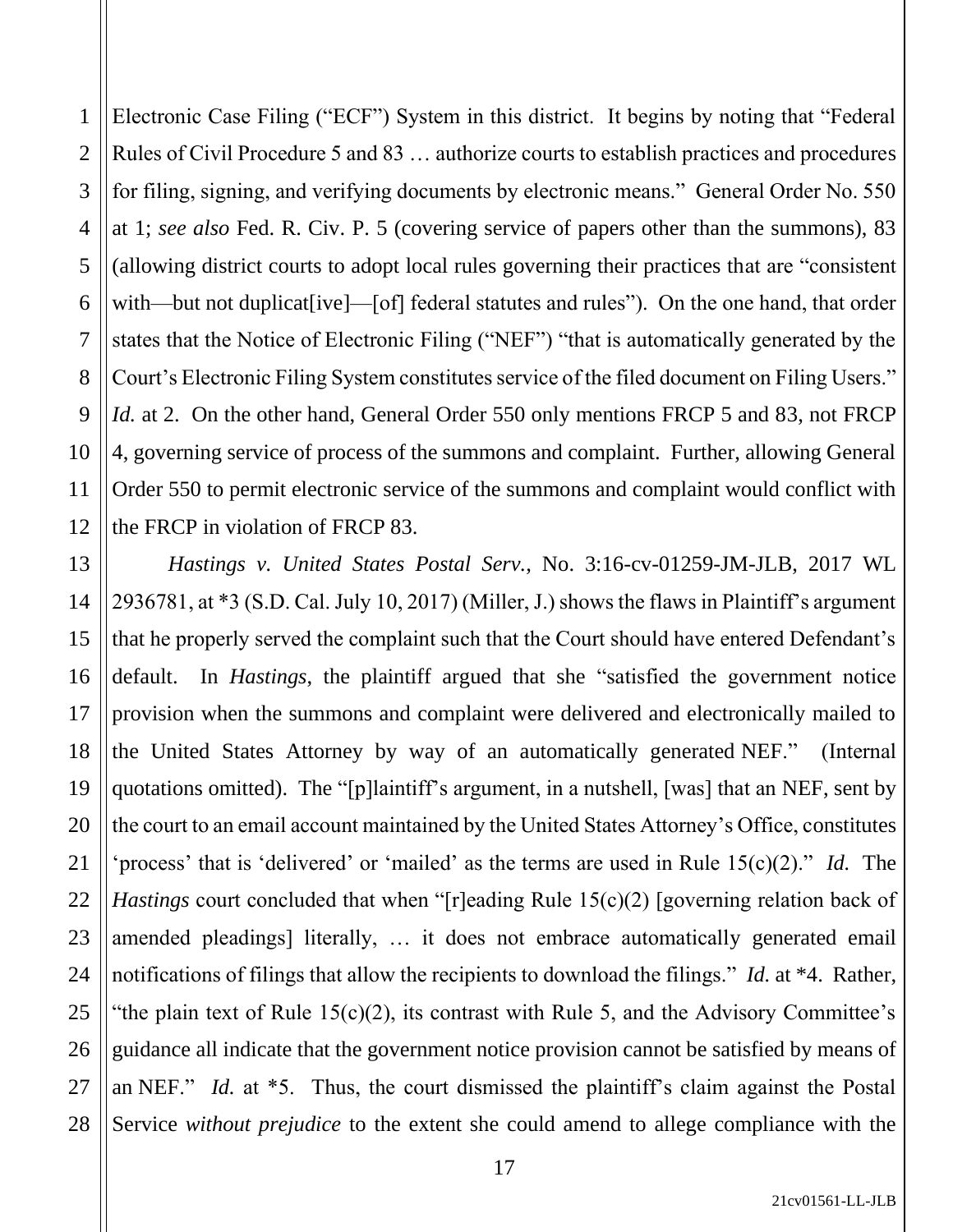FRCP by serving the United States or Attorney General as required by the FRCP. *Id.* 

1

2

3

4

5

6

7

8

9

10

11

12

13

14

15

17

18

21

16 19 Similar to *Hastings*, this Court finds that the automatically generated NEF was insufficient to provide Defendant notice of this lawsuit such that entry of Defendant's default could have been appropriate. While service of documents other than the complaint may be served through PACER, this is because "[a] motion may be served by various methods that may not be used to serve a summons." *S. Cal. Darts Ass'n v. Zaffina*, 762 F.3d 921, 928 (9th Cir. 2014) (comparing Fed. R. Civ. P. 4(e) with Fed. R. Civ. P. 5(b)(2)). With respect to a complaint, however, "[a] federal court does not have jurisdiction over a defendant unless the defendant has been served properly under Fed. R. Civ. P. 4." *Direct Mail Specialists, Inc. v. Eclat Computerized Techs., Inc.*, 840 F.2d 685, 688 (9th Cir. 1988); *see also United States v. Pangang Grp. Co.*, 879 F. Supp. 2d 1052, 1065 (N.D. Cal. 2012) (noting "even in civil cases, actual notice without substantial compliance with the requirements of Civil Rule 4, is not sufficient to bring a defendant within the jurisdiction of the court," so the defendants' notice of the proceeding was relevant but not dispositive); *Benny v. Pipes*, 799 F.2d 489, 492 (9th Cir.1986), *cert. denied,* 484 U.S. 870 (1987) (acknowledging that without substantial compliance with Rule 4 "neither actual notice nor simply naming the defendant in the complaint will provide personal jurisdiction"). Thus, because Defendant had not been properly served at the time the Court defaulted Defendant, the Court lacked jurisdiction over Defendant when it entered the default.

20 22 23 24 25 26 27 28 Further, a party or that party's counsel of record must explicitly consent to electronic service for such service to be efficacious. Fed. R. Civ. P. 5(b)(2)(E); *see also* Fed. R. Civ. P. advisory committee's note to 2001 amendment (stating that consent must be "express and cannot be implied from conduct"); *Martin v. Deutsche Bank Secs, Inc.*, 676 Fed. Appx. 27, 29 (2d Cir. 2017) (noting that even an attorney's pattern and practice of communicating by e-mail in the underlying arbitration cannot imply consent for electronic service). Consent by an attorney in one case does not apply as to that attorney or client in all other cases. *See Cole-Grice v. Fannie Mae, Nationstar Mortgage, LLC d/b/a Mr. Cooper and JP Morgan Chase Bank, N.A.*, No. 1:19-01287-STA-JAY, 2022 WL 1239868, at \*4-5

21cv01561-LL-JLB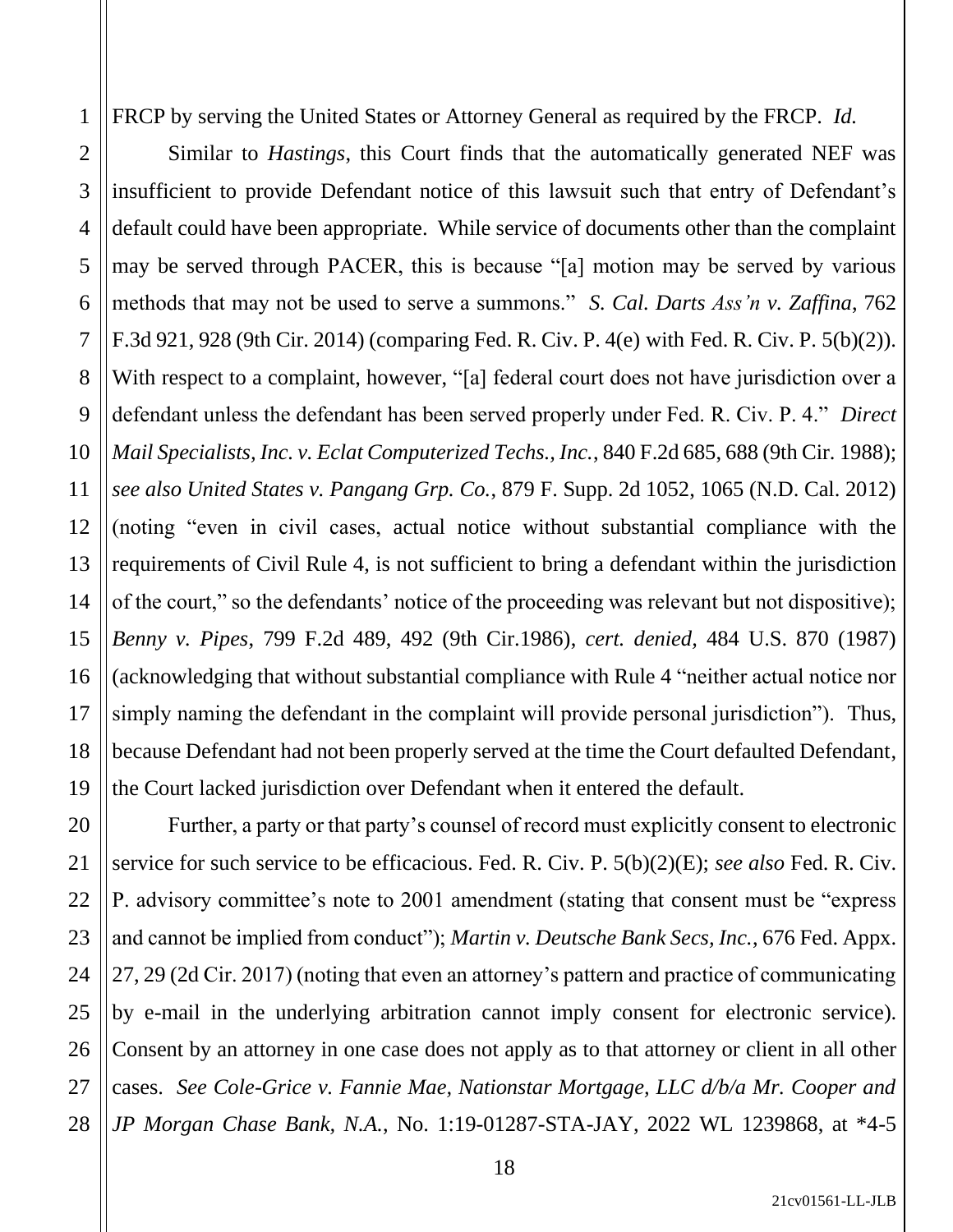1

2

3

(W.D. Tenn. Apr. 27, 2022) (adopting the magistrate judge's recommendation that defendants' first requests not be deemed admitted where the plaintiff never consented to email communication for service of discovery, so plaintiff could not have failed to respond).

Here, Defendant never consented to electronic service of the complaint. The fact that the U.S. Attorney's Office is a registered user of PACER does not mean that plaintiffs in every single lawsuit filed against the government may do away with the requirements of Rule 4 of the FRCP just because a NEF will be generated once the complaint is filed. Rather, every plaintiff in every lawsuit against the United States or any of its agencies must serve the U.S. Attorney's Office by following the procedures outlined in Rule 4 of the FRCP. As such, this Court properly vacated the entry of Defendant's default, which should not have been entered in the first place, regardless of whether Defendant sought to vacate it or not, because the Court lacked sufficient evidence that Defendant had been served with process. Thus, despite Plaintiff's arguments to the contrary, the Court finds it appropriate to address the merits of Defendant's motion to dismiss due to failure to state a claim.

### **2.** *Defendant's Arguments That Plaintiff's Claims Fail to State a Claim*

Defendant contends Plaintiff's claims are not plausibly alleged. ECF No. 16. Defendant notes that the "claims are not simple, concise, or direct statements as required by Rule 8, nor are they presented in a substantively intelligible form as required by Rule 10." *Id.* at 4:17-20. Rather, according to Defendant, "the Complaint is fifteen disorganized, single-spaced pages of confusing and conclusory characterizations, compound by the absence of enumeration or chronological structure." *Id.* at 4:20-28 (citing Compl., ECF No. 1 at 14, ¶ 8). It contends that "[t]he Complaint does not meet minimal pleading standards, such that DOL cannot assert further defenses or meet other responsive obligations." *Id.* at 5:11-13 (citing *McKeever v. Block*, 932 F.2d 795, 798 (9th Cir. 1991)).

28 As noted, Plaintiff's opposition solely argues that the Court should have granted his motion for entry of default judgment against Defendant. ECF No. 17 at 1-3. Defendant points out this opposition does not dispute the concerns raised in its motion to dismiss but rather "restates his denied demand for default judgment notwithstanding his initial failure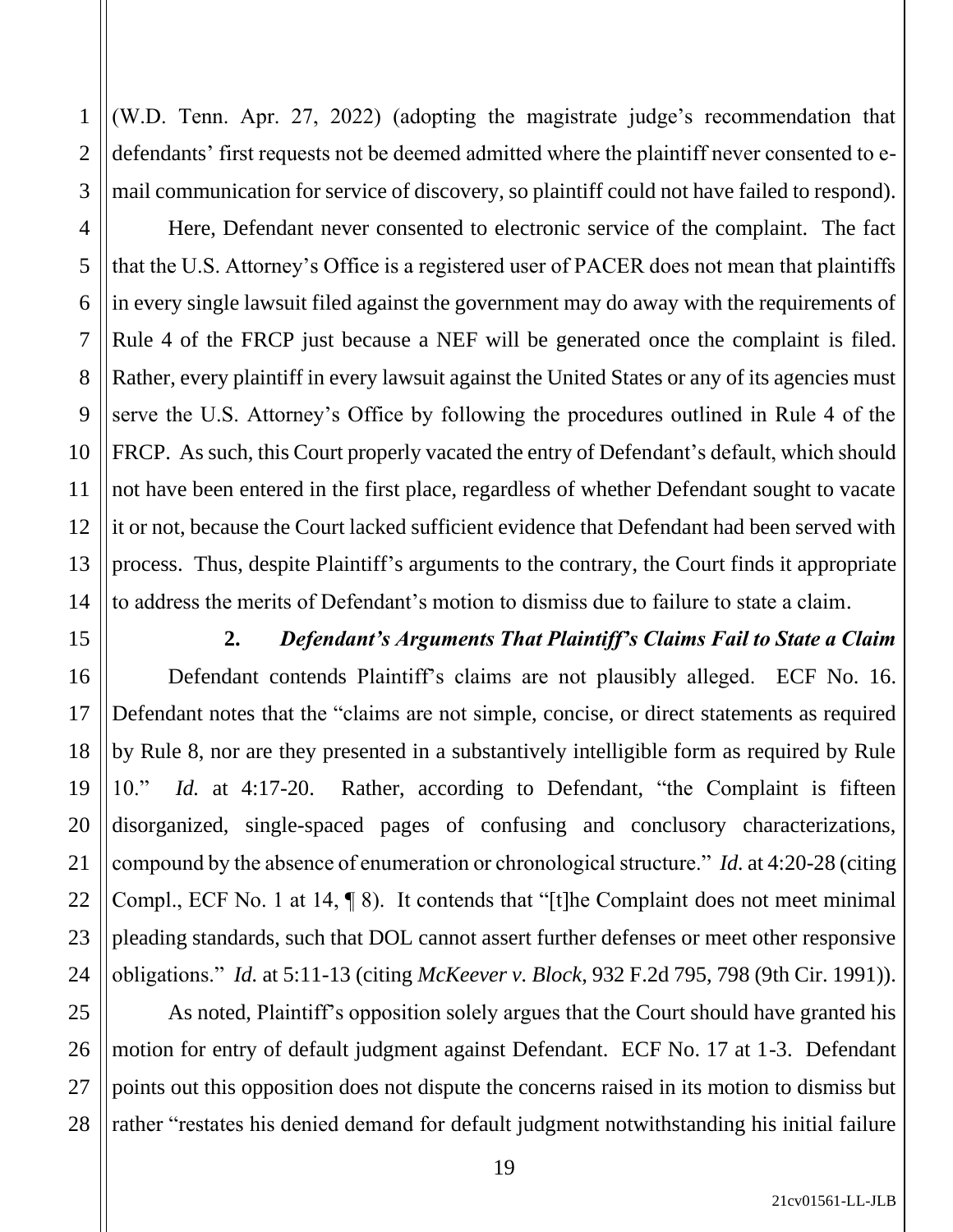2 3 4 5 6 7 8 9 10 11 12 13 14 15 16 17 18 to serve the Complaint." ECF No. 18 at 2:13-15 (citing ECF Nos. 3, 6-11, 13-14, and 17). Thus, Defendant argues the Court should treat Plaintiff's failure to oppose Defendant's arguments for dismissal as consent to granting its motion. *Id.* at 2:15-21. To the extent Plaintiff has indeed failed to oppose dismissal of his complaint, he has waived any argument against dismissal. Local Rule 7.1(f)(3)(a) requires a party opposing a motion to either file a (1) written opposition or (2) "written statement that the party does not oppose the motion." If an opposing party fails to file the papers in the manner required by the local rules, "that failure may constitute a consent to the granting of a motion or other request for ruling by the court." CivLR 7.1(f)(3)(c); *see also V. V. V. & Sons Edible Oils Ltd. v. Meenakshi Overseas, LLC*, 946 F.3d 542, 547 (9th Cir. 2019) (noting that claims can be abandoned if their dismissal is unopposed). Here, because Plaintiff has used his opposition brief to argue, not that has complaint is sufficient, but rather that the Court should have granted default judgment in his favor, he has waived the right to raise any argument that his complaint is adequately pled. *See, e.g.*, *Franchise Tax Bd. of Cal. v. Hyatt*, 139 S. Ct. 1485, 1491, n.1 (2019) (deeming an argument waived where the defendant failed to raise an issue in the opposition brief). However, due to the Court's preference for deciding issues on the merits, the Court addresses the merits of Defendant's substantive arguments in favor of dismissal.

1

19 20 21 22 23 24 25 26 27 28 Rule  $41(b)$  of the FRCP states that "[i]f the plaintiff fails to ... comply with these rules or a court order, a defendant may move to dismiss the action or any claim against it." Fed. R. Civ. P. 41(b). Rule 8 of the FRCP ("Rule 8"), is one such rule that Plaintiff needed to comply with and requires that a pleading contain, *inter alia*, "a short and plain statement of the claim showing that the pleader is entitled to relief." Fed. R. Civ. P. 8(a). Defendant's reply argues Rule 8's requirements are not met because its "allegations are not clear or organized enough to allow Defendant to understand Plaintiff's grievance with the Department of Labor and why a lawsuit in this Court is appropriate—much less to respond, meet and confer, or attempt to resolve Plaintiff's concerns." ECF No. 18 at 2:3-6. For example, Defendant notes that "while the Complaint alleges some injury, it does not plainly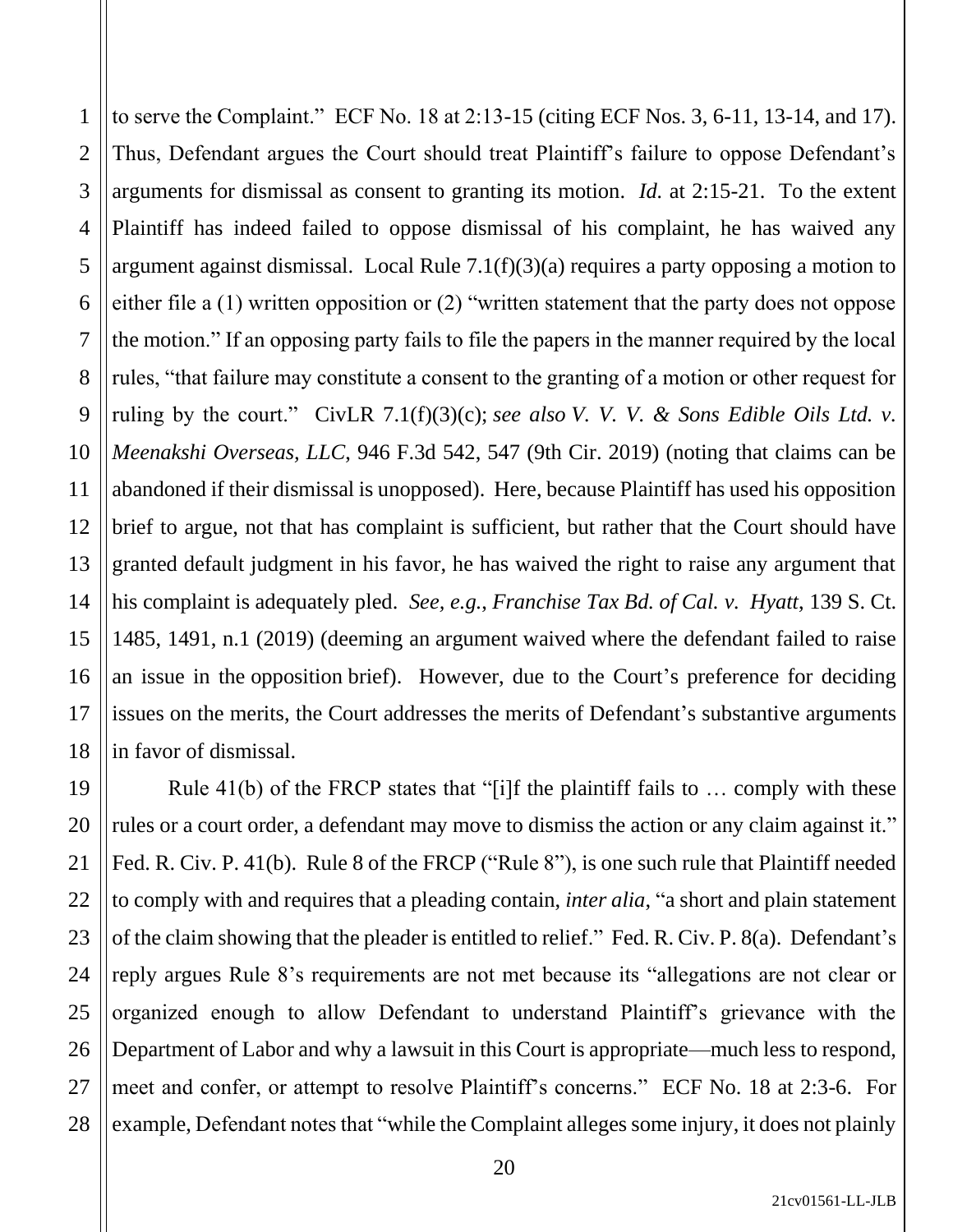1 2 3 4 5 6 7 8 9 10 11 12 13 14 15 16 17 18 19 20 21 22 23 24 25 26 27 28 explain how any actions by the Department of Labor give rise to tort liability or violations of 42 U.S.C. § 1983." *Id.* at 2:7-9. The Ninth Circuit has explained why complaints which fail to clearly set forth who did what, and when, fail to comply with Rule 8: Prolix, confusing complaints such as the ones plaintiffs filed in this case impose unfair burdens on litigants and judges. As a practical matter, the judge and opposing counsel, in order to perform their responsibilities, cannot use a complaint such as the one plaintiff[ ] filed, and must prepare outlines to determine who is being sued for what. Defendants are then put at risk that their outline differs from the judge's, that plaintiffs will surprise them with something new at trial which they reasonably did not understand to be in the case at all … The judge wastes half a day in chambers preparing the "short and plain statement" which Rule 8 obligated plaintiffs to submit. He then must manage the litigation without knowing what claims are made against whom. This leads to discovery disputes and lengthy trials, prejudicing litigants in other case[s] who follow the rules, as well as defendants in the case in which the prolix pleading is filed. …. Something labeled a complaint but written more as a press release, prolix in evidentiary detail, yet without simplicity, conciseness and clarity as to whom plaintiffs are suing for what wrongs, fails to perform the essential functions of a complaint. *McHenry v. Renne*, 84 F.3d 1172, 1179-80 (9th Cir. 1996) (affirming dismissal of a complaint pursuant to FRCP 8). Here, the Court finds that this same rationale warrants dismissal of Plaintiff's complaint in this case. Further, Rule 9(b) of the FRCP also requires that "[i]n alleging fraud or mistake, a party must state with particularity the circumstances constituting fraud or mistake." There can be no doubt that Plaintiff's conclusory allegations of fraud and misrepresentations do not meet the particularity standards set out in FRCP 9. Rule 10(b) of the FRCP also requires a party to "state its claims or defenses in numbered paragraphs, each limited as far as practicable to a single set of circumstances." Neither Plaintiff's original nor his proposed FAC do this in the appropriate manner.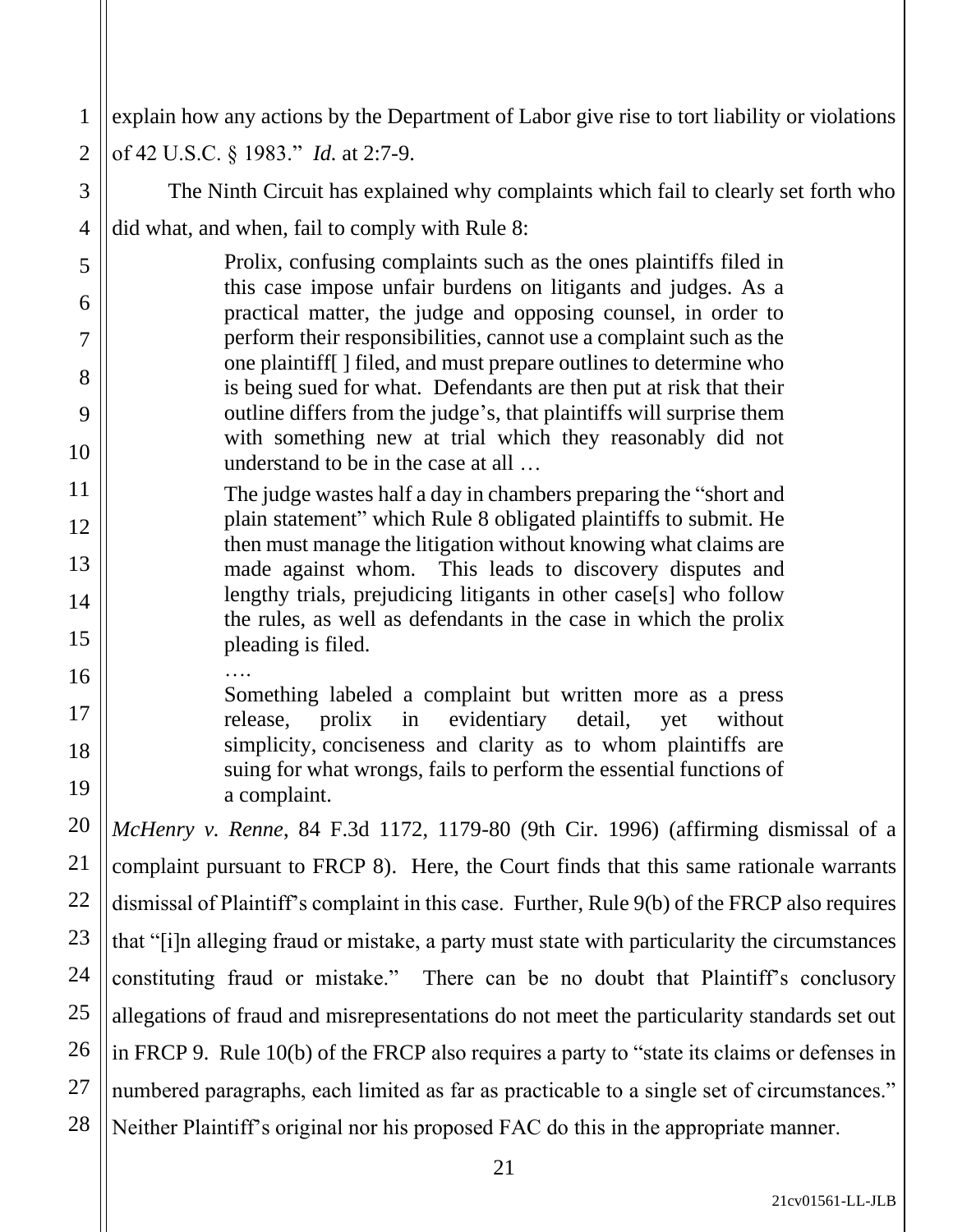Thus, the Court also **GRANTS** Defendant's motion to dismiss for failure to state a claim for relief. However, again, because Plaintiff filed a separate motion for leave to amend, the Court must evaluate whether those new facts or legal theories discussed in his motion could state a claim for relief.

### **C. Motion for Leave to Amend the Complaint (Rule 15)**

Once a responsive pleading is filed, a plaintiff can amend a complaint "only with the opposing party's written consent or the court's leave." Fed. R. Civ. P. 15(a)(2). Here, because Defendant has already responded to Plaintiff's complaint by moving to dismiss, Defendant does not consent to amendment, and Plaintiff must acquire the Court's leave to amend his complaint. "The court should freely give leave when justice so requires." *Id.*; *see also Morongo*, 893 F.2d at 1079 (stating that leave to amend is to be granted with "extreme liberality"). At the same time, courts have broad discretion to grant leave to amend a complaint. *Nguyen v. Endologix, Inc.*, 962 F.3d 405, 420 (9th Cir. 2020). This discretion includes the right to deny leave to amend where amendment may prove to be an effort in futility. *Moore v. Kayport Package Exp., Inc.*, 885 F.2d 531, 538 (9th Cir. 1989).

As set forth below, in addition to the procedural deficiencies associated with Plaintiff's motion, this Court finds granting Plaintiff leave to amend would be futile.

1

2

3

4

5

6

7

8

9

10

11

12

13

14

15

16

17

18

19

20

21

22

23

24

25

26

## **1.** *Plaintiff Failed to Secure a Hearing Date for His Motion*

As an initial matter, Local Rule 7.1 requires that a hearing date must be requested from the clerk of the judge to whom a case is designed "for any matters on which a ruling is required." CivLR 7.1(b); *see also id.* at subdivision (f) (requiring a motion to include the "hearing date and time"); Chambers Rules of the Hon. Linda Lopez, Rule 3(B) (requiring parties to set a hearing thirty-five (35) days following the motion's filing date). Here, Plaintiff never requested a hearing date, and as such, the Motion should have been rejected. However, again, due to the Court's preference for hearing issues on the merits, it addresses the issues at hand.

# 27 28

## **2.** *Plaintiff Failed to Comply with the Local Rules*

Local Rule 15.1(b) requires any motion for leave to amend a complaint to be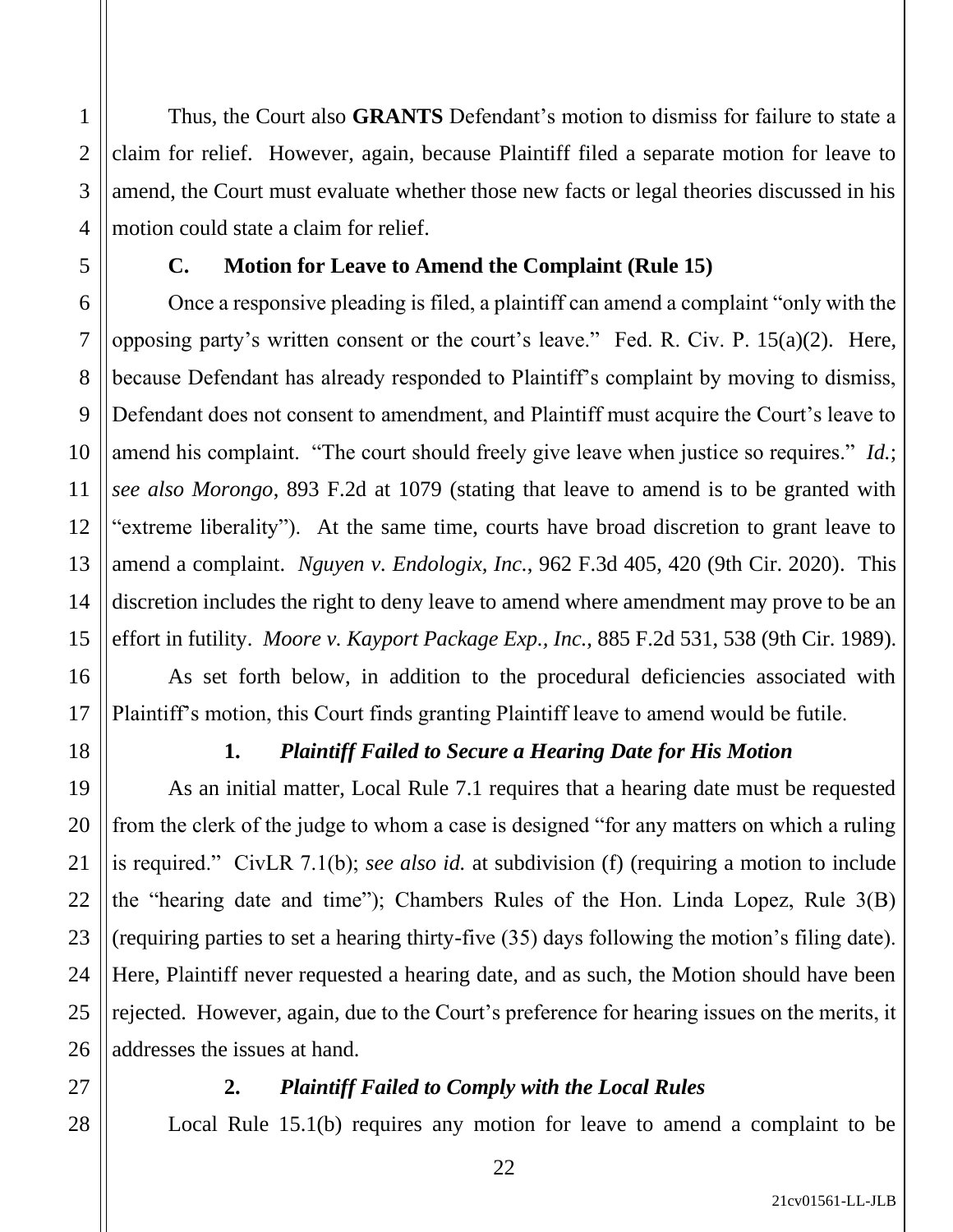accompanied by "(1) a copy of the proposed amended pleading, and (2) a version of the proposed amended pleading that shows—through redlining, underlining, strikeouts, or other similarly effective typographic methods—how the proposed amended pleading differs from the operative pleading." Here, Plaintiff has filed a motion seeking leave to amend the complaint but has not provided a redlined copy of the proposed amended complaint in violation of the Local Rules. Rather, the proposed amended complaint is an exact duplicate of his motion for leave to amend, and the Court was not provided with a redlined version showing how the proposed amended complaint differs from the original complaint. Despite these additional procedural deficiencies, the Court still addresses whether Plaintiff should be permitted to amend his complaint.

### **3.** *Amendment Would be Futile*

Plaintiff argues that "[t]hrough the Amended Complaint, Plaintiff seeks to add defendants to the original complaint, who are active participants in the alleged misrepresentation of medical facts and concealment fraud[,] which result in consequences which were completely avoidable." ECF No. 20 at 2. The two defendants he seeks to add are GDIT and Broadspire, and he alleges these two defendants conspired to conceal information regarding additional further injuries for which he should have received benefits. Plaintiff admits "the Court may refuse to allow an amendment that fails to state a cause of action because it would not survive a motion to dismiss." ECF No. 20 at 2. However, he argues that his amended complaint states viable claims against all Defendants, and that "there will be no futility resuling from Plaintiffs' [sic] Amended Complaint." *Id.*

In determining whether a plaintiff should be granted leave to amend, courts consider "the presence or absence of undue delay, bad faith, dilatory motive, repeated failure to cure deficiencies by previous amendments, undue prejudice to the opposing party and futility of the proposed amendment." *Moore*, 885 F.2d at 538. For example, in *Parents for Privacy v. Barr*, 949 F.3d 1210, 1239 (9th Cir. 2020), the Ninth Circuit affirmed the district court's denial of leave to amend because "[f]urther amendment would simply be a futile exercise." It reasoned that "[t]he problem with Plaintiffs' complaint, however, is not the

1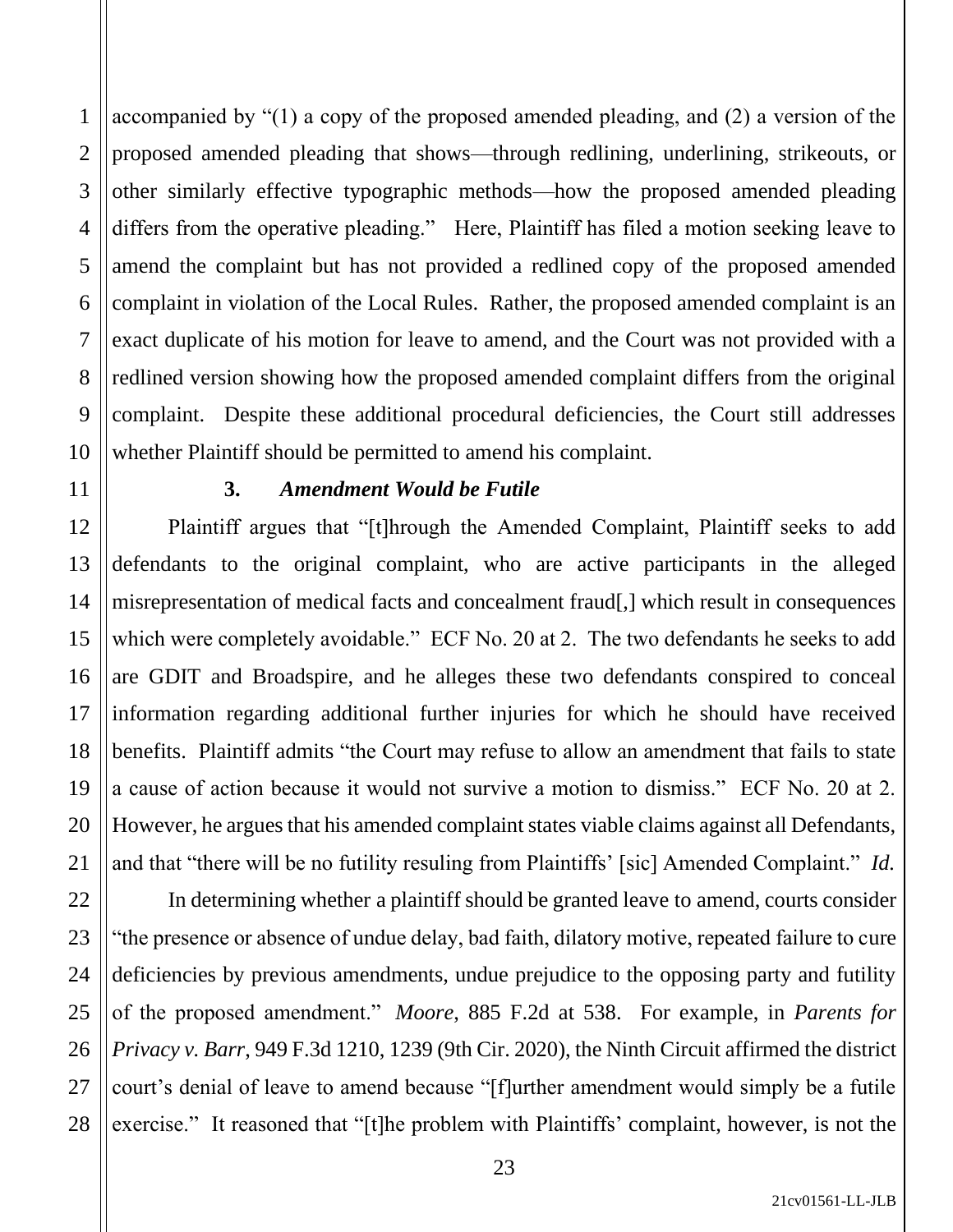sufficiency of their factual allegations" but "[r]ather, as we have explained above, Plaintiffs' legal theories fail." *Id.* There, "[a]mending the complaint [would] not change, for example, the extent of the rights that are protected." *Id.*

1

2

3

4

5

6

7

8

9

10

11

12

13

14

Plaintiff's original complaint pleads that his claims fall under the LHWCA. *See* ECF No. 1 at 2:13-15 (alleging that Defendant "*neglected* to properly administer his LHWCA claim") (emphasis added). However, his motion for leave to amend the complaint argues that the Court should grant leave to amend because his claims do not fall within the LHWCA's exclusivity provisions as those provisions only cover accidents, and his claims arise from "intentional" acts. *See* ECF No. 20-1 at 2:19-27 (arguing that if there is no accident, there is no liability and no remedy under the LHWCA). Plaintiff's amended complaint even admits he "is aware of the Exclusive Liability protection normally afforded the GDIT/Broadspire under Title 33 U.S.C." *Id.* at 4:21-23. However, he seeks to allege that his claims fall within the tortious exception to the exclusive liability doctrine. *Id.* at 5:5-7.

15 16 17 18 19 20 21 22 23 24 25 26 27 28 "In determining whether amendment would be futile, the court examines whether the complaint could be amended to cure the defect requiring dismissal 'without contradicting any of the allegations of [the] original complaint.'" *Wehlage v. EmPres Healthcare, Inc.*, 791 F. Supp. 2d 774, 781 (N.D. Cal. 2011) (quoting *Reddy v. Litton Indus., Inc.*, 912 F.2d 291, 296 (9th Cir. 1990)). "Leave to amend should be liberally granted, but an amended complaint cannot allege facts inconsistent with the challenged pleading." *Id.* Thus, where a plaintiff cannot avoid dismissal unless he amends the complaint in such a manner that it contradicts the allegations of the original complaint, the Court should dismiss the original complaint *with prejudice* and deny leave to amend. *Reddy*, 912 F.2d at 296-97 (affirming the district court's ruling to dismiss a complaint *with prejudice* where amendment would not cure the deficiencies in the complaint, and "[i]t would not be possible for [the plaintiff] to amend his complaint … without contradicting any of the allegations of his original complaint"). Here, Plaintiff's allegations that his claims no longer fall within the LHWCA are inconsistent with the allegations of the

21cv01561-LL-JLB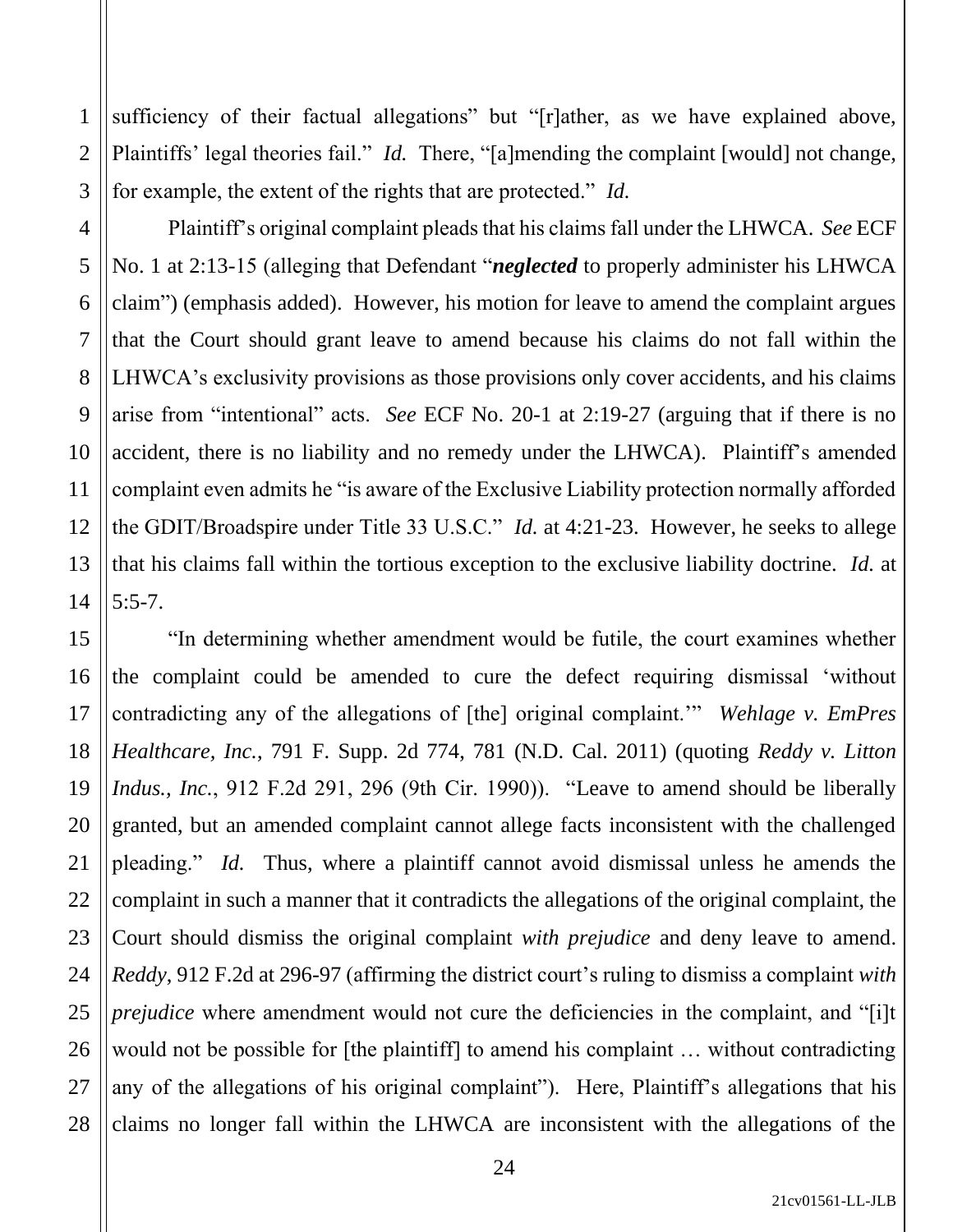1 2 3 4 original complaint and appear to be an attempt to sidestep Defendant's arguments that this Court should dismiss the case on jurisdictional grounds. *See, e.g.*, *Foster v. Wilson*, 504 F.3d 1046, 1052-53 (9th Cir. 2007) (affirming dismissal of the complaint where the amended complaint contained statements inconsistent with the original complaint).

Even if Plaintiff's allegations in the amended complaint were consistent with the original complaint, dismissal would still be appropriate because despite his allegations the LHWCA does not apply, this case falls within its exclusivity provisions. The LHWCA explicitly notes it is the exclusive source of compensation for workplace injuries by stating:

> **The liability of an employer** … **shall be exclusive** and **in place of all other liability of such employer to the employee** … *except that* **if an employer fails to secure payment of compensation<sup>10</sup>** as required by this chapter, **an injured employee** … **may** elect to claim compensation under the chapter, or to **maintain an action at law** or in admiralty for damages on account of such injury.

33 U.S.C. § 905(a) (emphasis added). Thus, "[w]hen the LHWCA applies, its remedy is 'exclusive and in place of all other liability of the employer to the employee.'" *Cruz v. Nat'l Steel & Shipbuilding Co.*, 910 F.3d 1263, 1267 (9th Cir. 2018) (quoting 33 U.S.C. § 905(a)). When an injury covered by the LHWCA arises, the employee forfeits his or her common law rights of recovery for work-related injuries in exchange for guaranteed compensation from the employer or its carrier. *Id.* "An employer is thus immune from any suit seeking further recovery for the same injury." *Id.*; *see also* ECF No. 20-1 at 8:9- 14 (admitting "employees surrender their common-law remedies against their employers for work-related injuries" in exchange for the LHWCA requiring employers to obtain compensation for injured employees that provides them with immunity from tort suits).

24 25

26

27

28

5

6

7

8

9

10

11

12

13

14

15

16

17

18

19

20

21

22

23

To the extent Plaintiff claims that bringing in his employer (GDIT) and his

<sup>&</sup>lt;sup>10</sup> Here, Plaintiff makes a conclusory argument that his employer reported his injury in a delinquent manner, but he pleads no facts to support this conclusory allegation. *Compare*  ECF No. 1 at 5 (pleading GDIT reported the injury five months delinquent) *with Iqbal*, 556 U.S. at 686 (noting that "the Federal Rules do not require courts to credit a complaint's conclusory statements without reference to its factual context").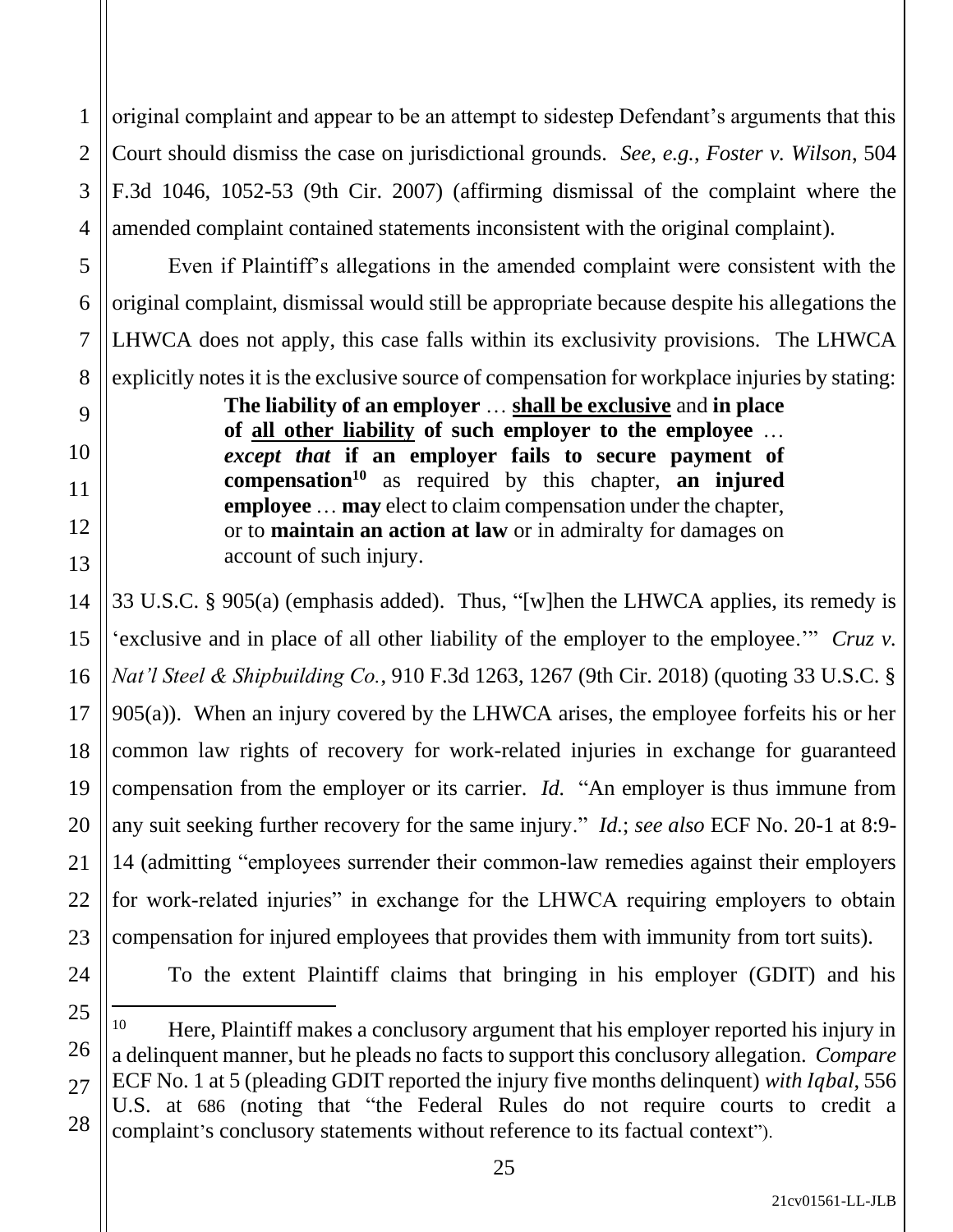1 2 3 4 5 6 7 8 9 10 11 12 13 14 15 16 17 18 19 20 21 employer's insurance carrier (Broadspire) takes this case outside of the realm of the LHWCA, he is also incorrect. *See, e.g.*, *Dyer v. Cenex Harvest States Coop.*, 563 F.3d 1044, 1046 (9th Cir. 2009) (noting that the plaintiff "filed a claim for hearing loss under the LHWCA against Cenex and its workers' compensation insurance carrier, Liberty Mutual Insurance Company) (citing 33 U.S.C. § 908(c)(13)). The LHWCA explicitly provides for actions against an employer or the employer's workers compensation carrier.<sup>11</sup> *See* 33 U.S.C. § 935 ("In any case where the employer is not a self-insurer, … the Secretary shall by regulation provide for the discharge, by the carrier for such employer, of such obligations and duties of the employer in respect to such liability, imposed by this chapter upon the employer."); *see also Cortez v. Lamorak Ins. Co.*, No. 20-2389, 2022 U.S. Dist. LEXIS 64449, at \*12 (E.D. La. Apr. 6, 2022) (noting that "[t]he Fifth Circuit has 'held that the LHWCA impliedly grants the employer's insurance carrier, and the insurance carrier of co-employees, the same immunity which it grants the employer and co-employees'") (quoting *Atkinson v. Gates, McDonald & Co.*, 838 F.2d 808, 811 (5th Cir. 1988)). Further, to the extent an employer or carrier makes a false statement, misrepresentation, or conceals facts for the purpose of denying a claim, as Plaintiff alleges GDIT and Broadspire did, the LHWCA already set out penalties for this behavior, so such behavior is also covered by the LHWCA. It provides that "[a] person including, but not limited to, an employer … or an employee of an insurance carrier who knowingly and willfully makes a false statement or representation for the purpose of reducing, denying, or terminating benefits to an injured employee … shall be punished by a fine not to exceed \$10,000." 33 U.S.C. § 931(a).

In sum, "the Ninth Circuit has held that the LHWCA, which is incorporated into the [Defense Base Act, 42 U.S.C. § 1651 *et seq.*], displaces common-law causes of action."

22

23

<sup>25</sup> 26 27 28 <sup>11</sup> That being said, Plaintiff does not even provide enough facts to allow the Court to determine if GDIT qualifies as an employer under the LHWCA. *See* 33 U.S.C. § 902(4) (defining "employer" as "an employer any of whose employees are employed in maritime employment, in whole or in part, upon the navigable waters of the United States (including any adjoining pier, wharf, dry dock, terminal, … or other adjoining area customarily used … in loading, unloading, repairing, or building a vessel)").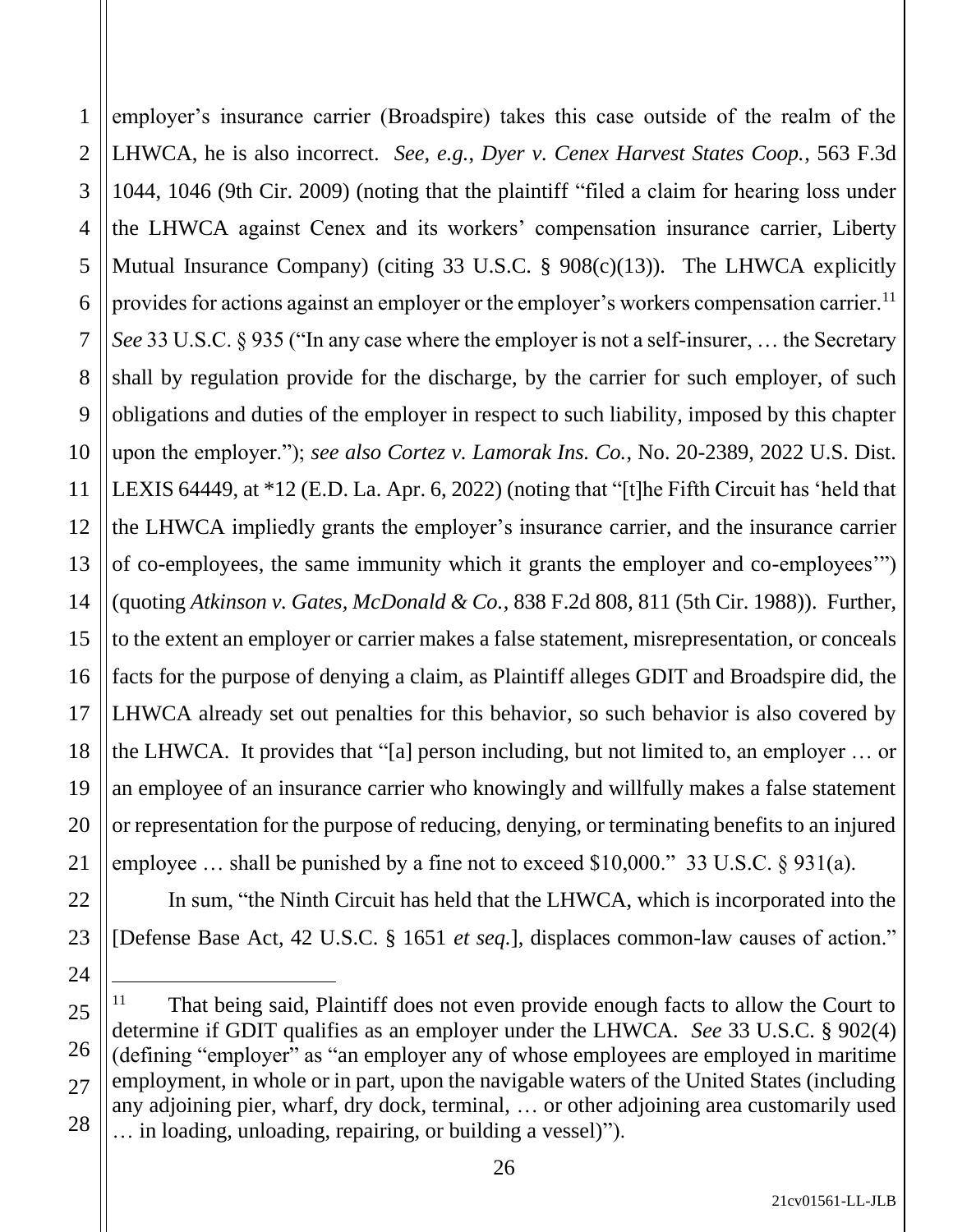4 *Harty v. Cont'l Ins. Co.*, No. 13-cv-02545-WHO, 2013 WL 6406908, at \*1, 2013 U.S. Dist. LEXIS 172412, at \*1, 6-8 (N.D. Cal. Dec. 6, 2013) (citing *Sample v. Johnson*, 771 F.2d 1335, 1344-47 (9th Cir. 1985) (holding state claim for wrongful refusal to pay barred by exclusivity provisions of LHWCA)).

1

2

3

5

7

11

21

27

6 8 9 10 12 13 14 15 16 17 18 19 20 22 23 24 25 26 28 In *Sample v. Johnson*, the Ninth Circuit "conclude[d] that the district court erred in refusing to dismiss the claims against the government as moot but … affirm[ed] the dismissal of the claims against the employer" due to the LHWCA's exclusivity provisions. 771 F.2d at 1338. The *Sample* injured employees, like Plaintiff here, claimed that the private defendants caused him injuries apart from those covered by the LHWCA by controverting "their claims despite knowledge that the workers were entitled to compensation." *Id.* at 1343-44. However, the court dismissed the claims against the private defendants because the "injured longshoreman had no 'private right of action' to sue for damages in excess of those prescribed by the LHWCA where the alleged damages related to section 907 and 908 of the Act." *Id.* at 1344-45 (noting that section 907 "covers the employer's responsibility for furnishing the injured worker with medical services and supplies, while the latter provision covers compensation for disability"). The Ninth Circuit noted that other district courts had held that "[n]othing short of specific intent to injure the employee falls outside the scope of § 905(a)" to allow an employee to maintain a tort action against the employer. *Id.* at 1346-47 (citing cases). The court found cases alleging "ordinary refusal to pay" inapposite because "most worker's compensation statutes, like the LHWCA, have penalty provisions for wrongful failure to pay." *Id.* at 1347. Thus, "[e]ven if the exclusivity provision of the LHWCA is not read to bar the putative cause of action for wrongful refusal to pay, [its] penalty provision should serve the same purpose." *Sample*, 771 F.2d at 1347. While it acknowledged that the penalty provisions may be "inadequate to fully compensate a worker who has been harmed by an employer's refusal to pay when due," it also noted that that "problem requires a political solution." *Id.* at 1347 (citing *Goetz v. Aetna Cas. and Sur. Co.*, 710 F.2d 561, 564 (9th Cir. 1983)). Almost thirty years after *Sample*, in *Harty*, the Northern District of California also found the LHWCA's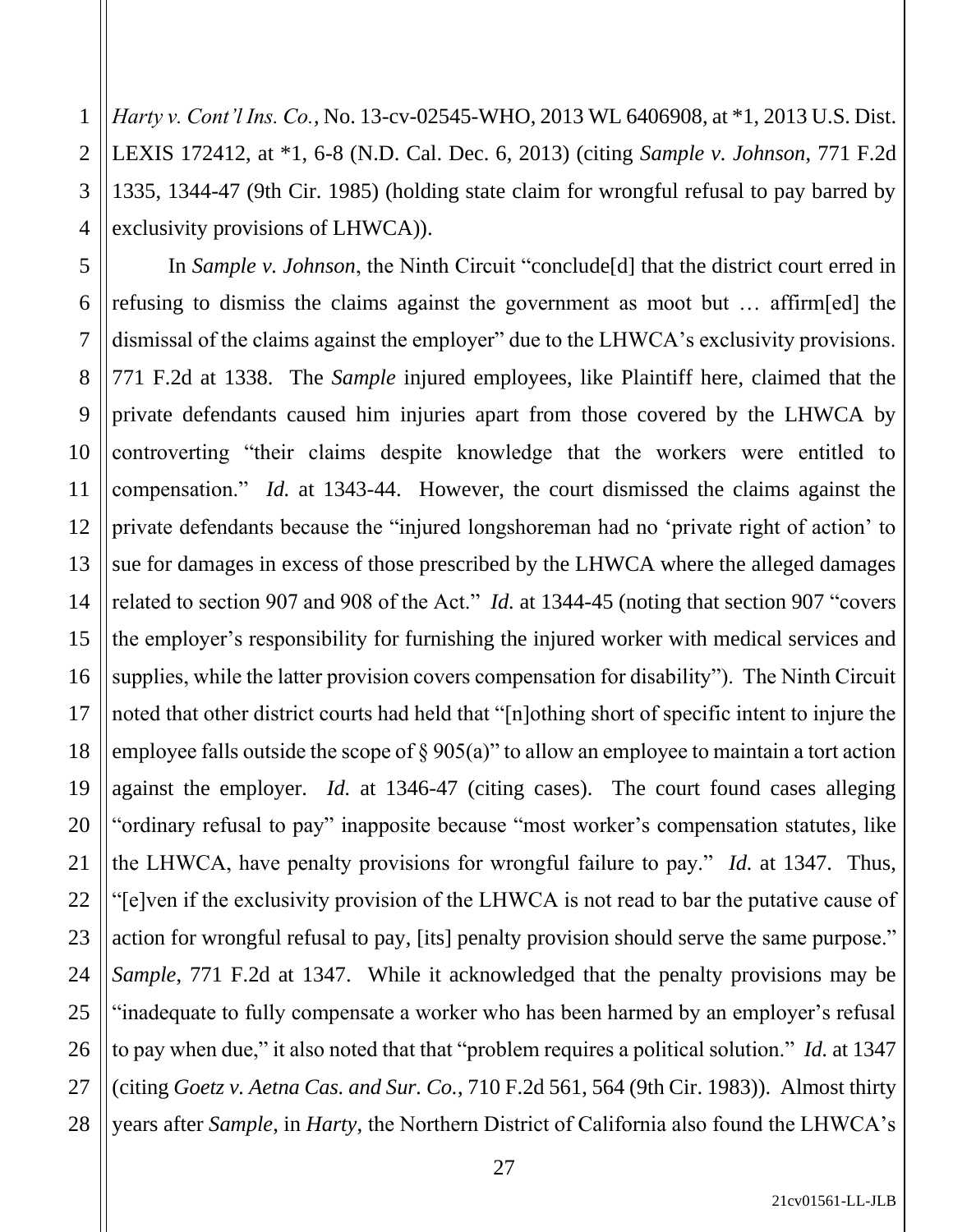2 3 4 5 6 exclusive remedy barred claims where the plaintiff, like Plaintiff here, alleged that his employer's workers compensation carrier negligently denied his DBA benefits and failed to provide statutorily required benefits. 2013 U.S. Dist. LEXIS 172412 at \*7 (citing, *inter alia*, *Barnard v. Zapata Haynie Corp.*, 975 F.2d 919, 920 (1st Cir. 1992) (holding that the LHWCA preempts claims for intentional failure to make timely compensation payments, as well as willful and malicious refusal to pay)).

1

7

8

9

10

11

12

13

14

15

17

18

19

20

21

22

23

24

25

27

28

Similar to the plaintiffs in *Sample* and *Harty*, Plaintiff alleges Defendant, along with GDIT and Broadspire, denied his claims, which he alleges caused intentional secondary injuries that bring his claims outside of the LHWCA's exclusivity provisions. *See* ECF No. 1 at 6 (alleging Defendant intentionally failed to perform duties). However, he falls short of alleging facts showing the currently named Defendant or proposed defendants intentionally injured him. Rather, Plaintiff conclusorily alleges that Defendant performed intentional acts, such as intentionally neglecting to investigate or properly administer his claim, but the facts alleged do not support intentional action on their part.

16 26 A plaintiff does not need to plead facts "peculiarly within the opposing party's knowledge"; however, the plaintiff must plead such allegations "based on information and belief" but only where those "allegations are accompanied by a statement of facts upon which the belief is founded." *Nayab v. Capital One Bank (USA), N.A.*, 942 F.3d 480, 493– 94 (9th Cir. 2019) (quoting *Wool v. Tandem Computers Inc.*, 818 F.2d 1433, 1439 (9th Cir. 1987), *overruled on other grounds as stated in Flood v. Miller*, 35 Fed. Appx. 701, 703 n.3 (9th Cir. 2002), (citing 5 C. Wright & A. Miller, *Federal Practice and Procedure* § 1298, at 416 & n. 96 (1969))). Here, Plaintiff contends that "[t]he misrepresentation of medical facts … was deliberate with the purpose of denying him adequate treatment for compensable injuries sustained while in the course of his normal duties." *Id.* at 3:16-18. However, he fails to plead any nonconclusory facts that indicate Defendant, GDIT, or Broadspire denied or failed to investigate Plaintiff's benefits claim with the intent to injure him. *Compare* ECF No. 20-1 at 4:3-7 (pleading that "the LHWCA defines an injury as an accident and that the plain meaning of the term accident does not include conscious acts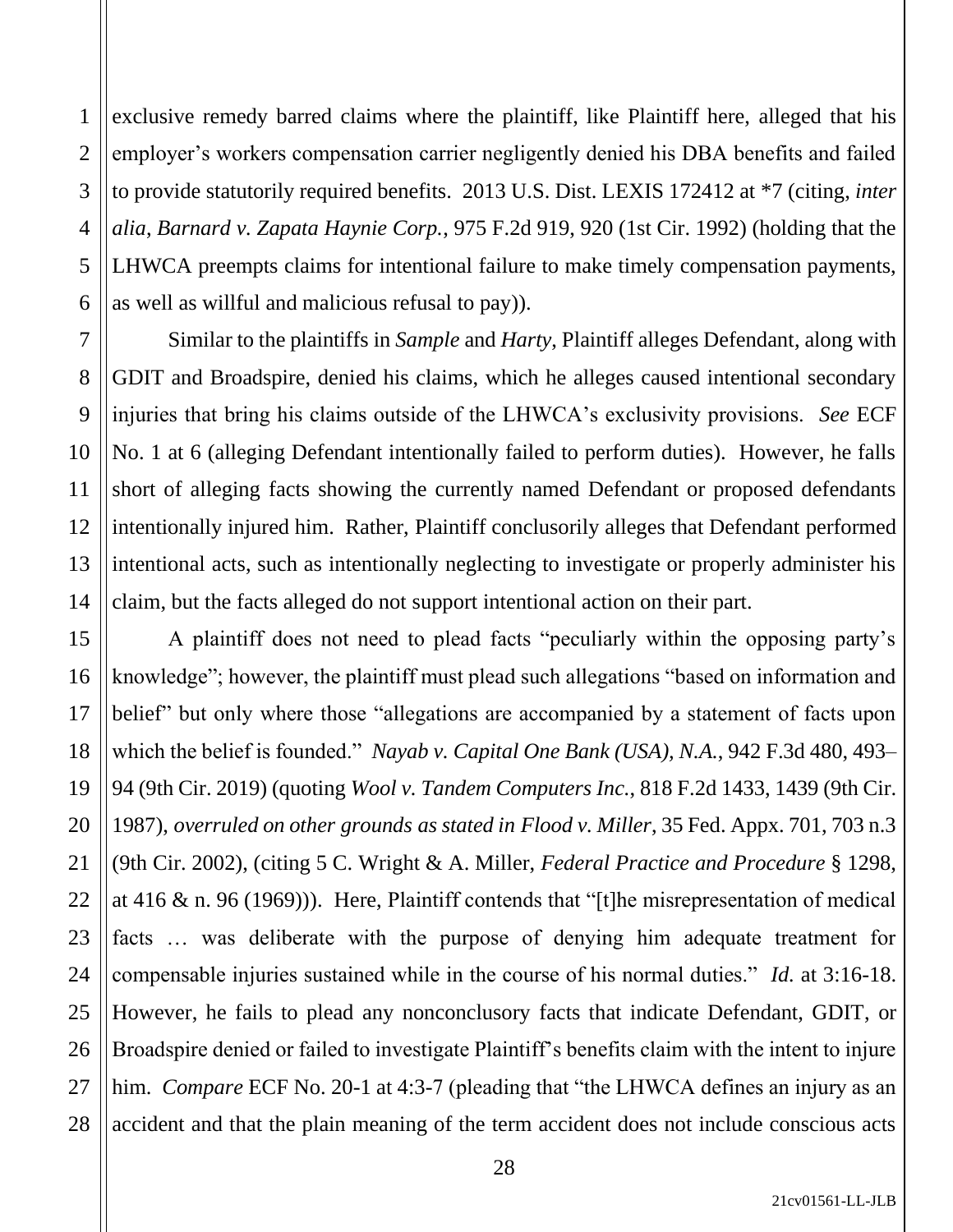1 2 3 4 like the intentional torts alleged here") *with Schertzer v. Bank of Am., N.A.*, 445 F. Supp. 3d 1058, 1077–79 n.7 (S.D. Cal. 2020) (Miller, J.) (noting that "[c]onclusory allegations … are insufficient to state a claim"). In fact, Plaintiff argues that "[h]e will show that the Defendant(s) cannot claim this protection in the instant case, that through fraud and misrepresentation of medical facts the employer/carrier has willingly abandoned 33 U.S.C. section 905 protection." ECF No. 20-1 4:23-25. However, this argument admits that neither his original nor his amended complaint plead such facts.

Further, while Plaintiff admits the December 2016 slip and fall was an accident falling under the LHWCA, he argues that his PB tendon injury was not a "sudden occurrence referable to a definite time or place" other than when the first MRI of his ankle was taken on March 30, 2016. ECF No. 20-1 at 3:1-6. Thus, he argues that he is not barred from any workers compensation laws from bringing negligence claims regarding the concealment of the tendon injury. *Id.* at 3:10-11. He argues that the claims administrator for Broadspire, GDIT's workers compensation carrier, determined that Plaintiff's ankle was normal when the radiologist, Dr. Kakimoto, along with subsequent doctors, determined it was not normal. *Id.* at 6:5-9. He pleads that because the right ankle MRI was withheld from the doctor who performed Plaintiff's IME, he was then rated as having a zero percent disability and maximum medical improvement. *Id.* at 6:11-15. Again, such claims that an employer or carrier concealed a covered injury are covered by the LHWCA. 33 U.S.C. § 931(a). Additionally, Plaintiff does not plead any nonconclusory facts that would allow the Court to plausibly infer that the tendon injury is not unrelated to the original accident falling under the LHWCA.

"In any proceeding for the enforcement of a claim for compensation under [the LHWCA] it shall be presumed, in the absence of substantial evidence to the contrary .... [t]hat the claim comes within the provisions of this chapter." 33 U.S.C. § 920(a). Here, Plaintiff has provided nothing more than conclusory allegations that Defendant's actions were intentional, such that they would fall outside of the LHWCA's exclusivity provisions. In the absence of substantial evidence showing intentional acts, the presumption that this